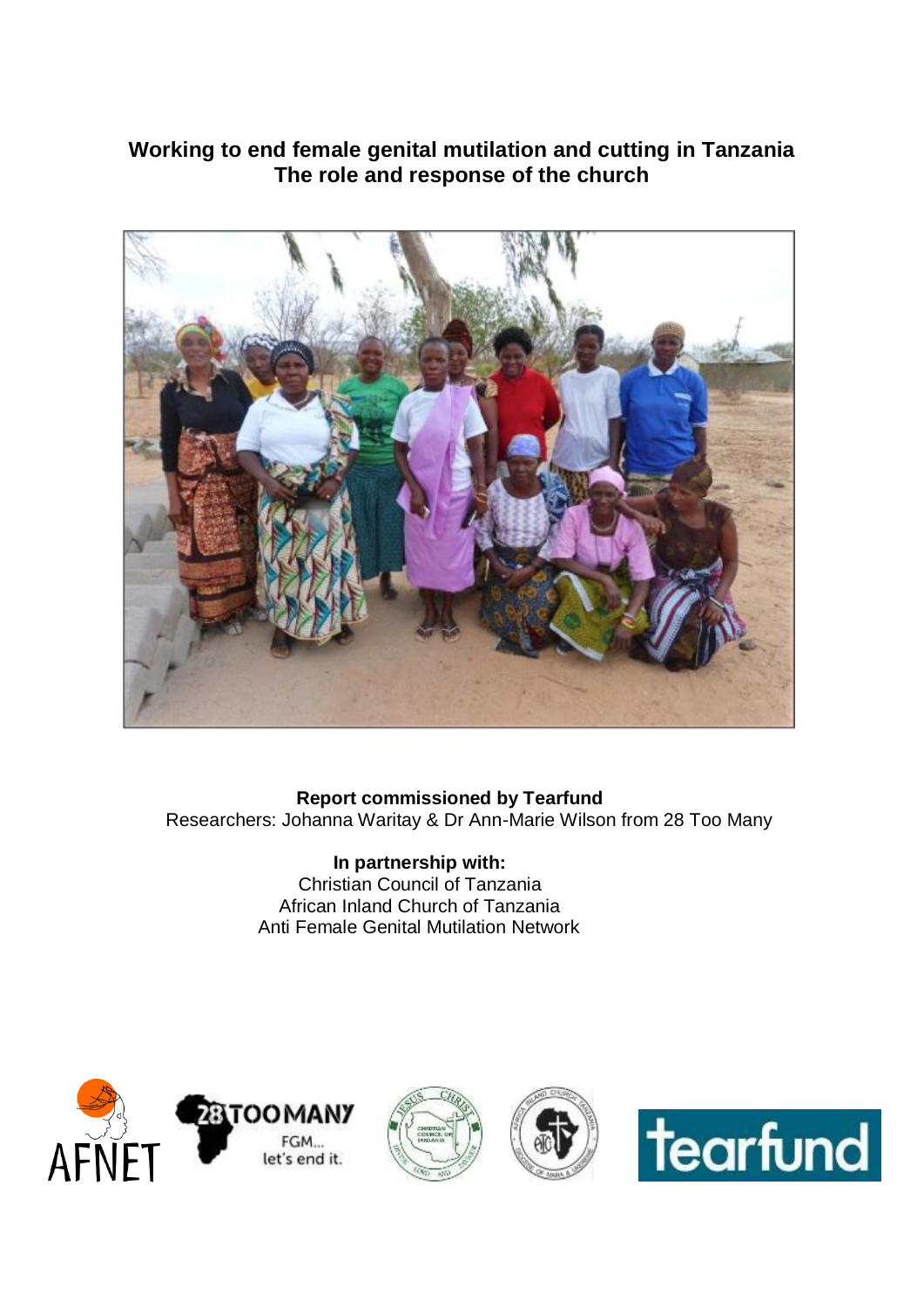**Tearfund is a Christian relief and development agency building a global network of local churches to help eradicate poverty** Justin Nyamoga, Country Representative Email: Justin.nyamoga@tearfund.org

**Christian Council of Tanzania aims to promote the spiritual unity of the church, express a common voice on issues of interest and promote welfare services**  Mary Shuma, Programme Officer for Women Development, Children and Gender Email: [wdg@cct-tz.org](mailto:wdg@cct-tz.org)

**Africa Inland Church of Tanzania is committed to preaching the Gospel and planting and cultivating maturing local churches. Through ministries it meets the spiritual, educational, social and physical needs of the Tanzanian people** Peter Ngwili, Development Programme Coordinator, Diocese of Mara and Ukerere Email: [ngwilip@yahoo.com](mailto:ngwilip@yahoo.com)

**Anti Female Genital Mutilation Network works with education officers across the Serengeti to increase awareness about the negative effects of FGM** Mbiki Mumba, Deputy Director Email: [mbikimumba@yahoo.com;](mailto:mbikimumba@yahoo.com) [afnetdodoma@yahoo.com](mailto:afnetdodoma@yahoo.com)

**28 Too Many is a values-based charity working to end female genital mutilation (FGM). Its primary focus is on research and enabling local initiatives to end FGM in the 28 African countries where it is practised and across the diaspora** Dr Ann-Marie Wilson, Executive Director Email: annmarie@28toomany.org

Cover photo: Gogo women in Dodoma Region, Central Tanzania © Johanna Waritay/28 Too Many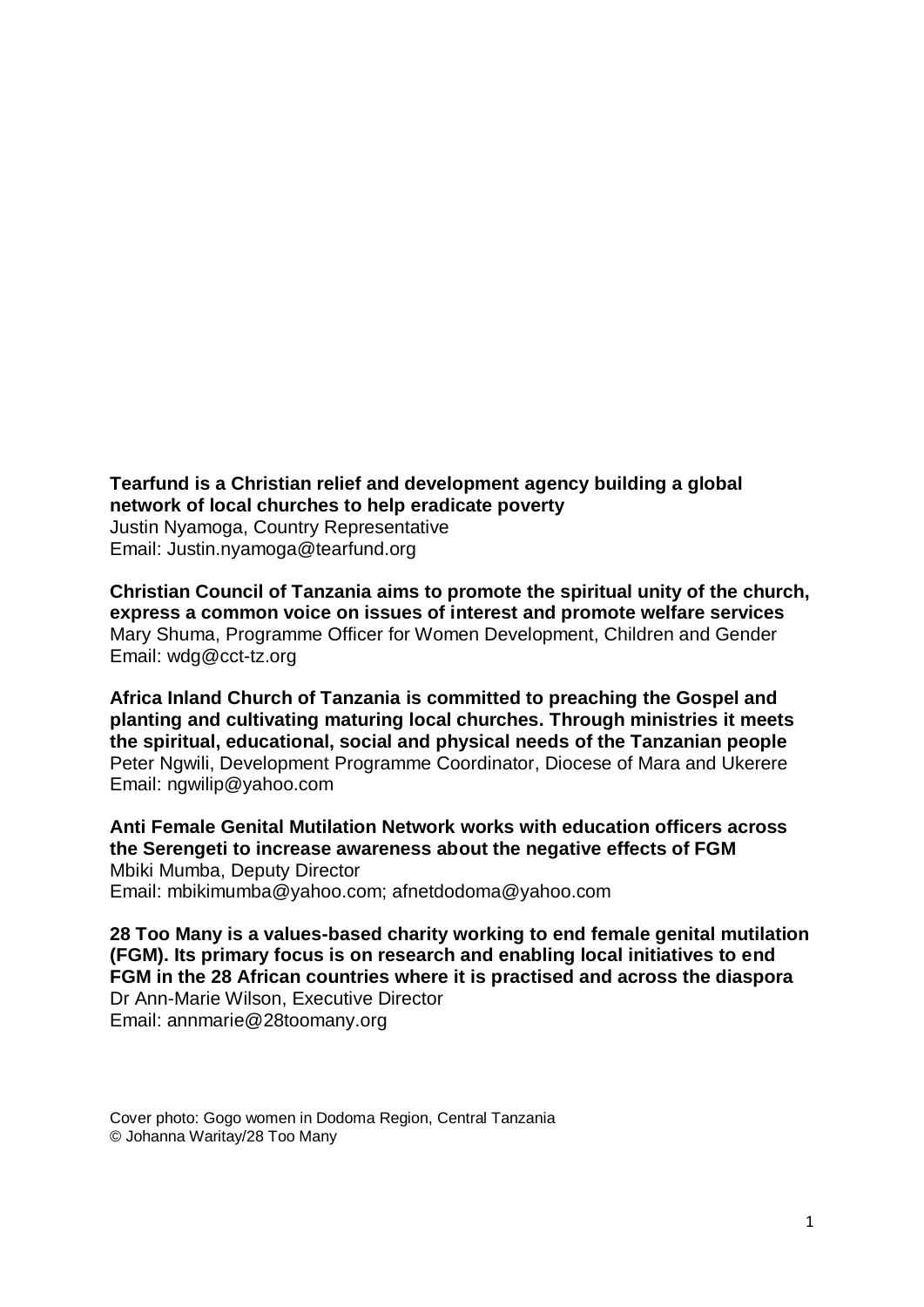# **Contents**

| 1. Introduction                                                                                                                                                                                                                                                                                                                                                                                                                             | 3                                            |  |  |
|---------------------------------------------------------------------------------------------------------------------------------------------------------------------------------------------------------------------------------------------------------------------------------------------------------------------------------------------------------------------------------------------------------------------------------------------|----------------------------------------------|--|--|
| 2. Guide to acronyms and key wording                                                                                                                                                                                                                                                                                                                                                                                                        | 5                                            |  |  |
| 3. Research overview and objectives<br>6                                                                                                                                                                                                                                                                                                                                                                                                    |                                              |  |  |
| 4. Research findings in Mara Region: communities 1-8<br>Nature and extent of FGM/C in:<br>4.1 Kurya, Simbiti, Sweta and Hacha tribes in Rorya District<br>(communities 1-4)<br>4.2 Kurya tribe in Tarime District (communities 5-8)                                                                                                                                                                                                         | 8<br>8<br>9                                  |  |  |
| 5. Research findings in Singida Region: communities 9-16<br>Nature and extent of FGM/C in:<br>5.1 Nyaturu tribe of Singida District (communities 9-12, 15)<br>5.2 Gogo tribe in Manyoni District (communities 13, 14 & 16)                                                                                                                                                                                                                  | 10<br>11<br>13                               |  |  |
| 6. Research findings in Dodoma Region: communities 17-22<br>6.1 Nature and extent of FGM/C in the Gogo tribe                                                                                                                                                                                                                                                                                                                                | 14<br>14                                     |  |  |
| 7. Key drivers of FGM/C<br>7.1 Preparation for marriage and/or childbirth<br>7.2 Prevention of promiscuity/prostitution<br>7.3 Traditional beliefs and practices<br>7.4 Link with male circumcision<br>7.5 Social norms and pressures<br>7.6 Source of Income<br>7.7 Myths (lawalawa)                                                                                                                                                       | 16<br>16<br>16<br>17<br>17<br>18<br>19<br>19 |  |  |
| 8. What is the church doing to end FGM/C?                                                                                                                                                                                                                                                                                                                                                                                                   | 20                                           |  |  |
| 9. Recommendations for a church response to end FGM/C<br>9.1 Awareness-raising<br>9.2 Training<br>Myths (lawalawa)<br>• Harmful consequences of FGM/C<br>• Breaking links between male circumcision<br>Tanzanian National Laws on FGM/C<br>9.3 Facilitating alternative rites of passage<br>9.4 Becoming a safe space<br>9.5 Providing alternative sources of income<br>9.6 Challenging community attitudes<br>9.7 Working alongside others | 24<br>24<br>24<br>25<br>26<br>26<br>26<br>27 |  |  |
| 9.8 Advocacy                                                                                                                                                                                                                                                                                                                                                                                                                                | 28                                           |  |  |
| 10. Conclusion                                                                                                                                                                                                                                                                                                                                                                                                                              | 29                                           |  |  |
| 30<br>Bibliography                                                                                                                                                                                                                                                                                                                                                                                                                          |                                              |  |  |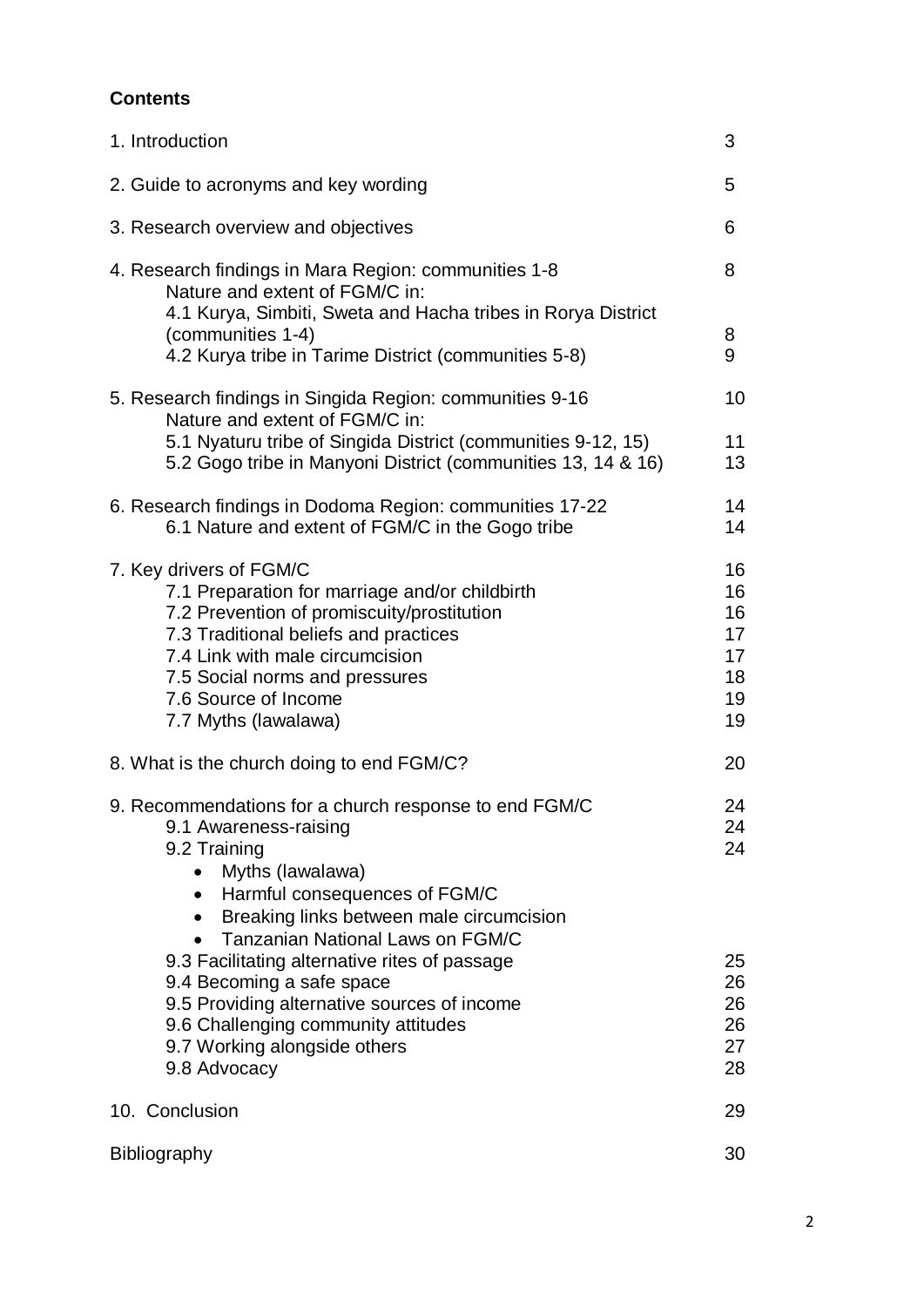# **1. Introduction**

Throughout this report the term FGM/C is used instead of FGM (female genital mutilation) or FGC (female genital cutting). The preference for this terminology is out of respect for survivors of FGM/C who find the negative association attached to the term mutilation stigmatising and have expressed concern that this wording hinders the process of social change.

Although UN agencies and WHO use the terminology FGM/C, many international agencies still use the term FGM, choosing to use the word mutilation to establish a clear linguistic distinction from male circumcision and emphasising the gravity and harm of the act. Use of the word mutilation reinforces the fact that the practice is a violation of girls' and women's rights, is medically dangerous and a painful and humiliating process. So the word promotes national and international advocacy for the prevention and end of FGM/C. Affected communities prefer the term 'female genital cutting or circumcision' so we are referencing both within the term FGM/C.

# **What is FGM/C?**

Female genital mutilation/cutting is a cultural practice involving the "partial or total removal of the female external genitalia or other injury to the female genital organs for cultural or other non-therapeutic reasons."<sup>1</sup>

WHO groups FGM/C into four types depending of the extent of the cutting:

- **Type 1:** Partial or total removal of the clitoris and/or the prepuce (clitoridectomy).
- **Type 2:** Partial or total removal of the clitoris and the labia minora, with or without excision of the labia majora (excision).
- **Type 3:** Narrowing of the vaginal orifice with creation of a covering seal by cutting and appositioning the labia minora and/or the labia majora, with or without excision of the clitoris (infibulation).
- **Type 4:** All other harmful procedures to the female genitalia for non-medical purposes, for example: pricking, piercing, incising, scraping and cauterization.

FGM/C is generally carried out on 4- to 14-year-old girls. It is also performed on infants, women who are about to be married, and even women who are pregnant with their first child or who have just given birth. $2$ 

FGM/C has been documented in 28 countries in Africa and a few countries in Asia and the Middle East. It is estimated that 140 million girls and women worldwide have undergone such procedures and 3 million girls are estimated to be at risk of undergoing FGM/C each year.<sup>3</sup>

FGM/C is associated with a number of health risks and consequences, including pain, bleeding and infection as a consequence of the procedure. Long-term consequences include: chronic pain, infections, decreased sexual enjoyment and psychological consequences such as post-traumatic stress disorder. Women who have undergone FGM/C also experience an increased risk of problems during childbirth, including higher incidences of post-partum haemorrhage and higher infant-death rates.<sup>4</sup>

**<sup>.</sup>**  $1$  WHO

 $2 \cdot 1$  Unicef, 2005

<sup>3</sup> WHO, 2008

<sup>4</sup> Ibid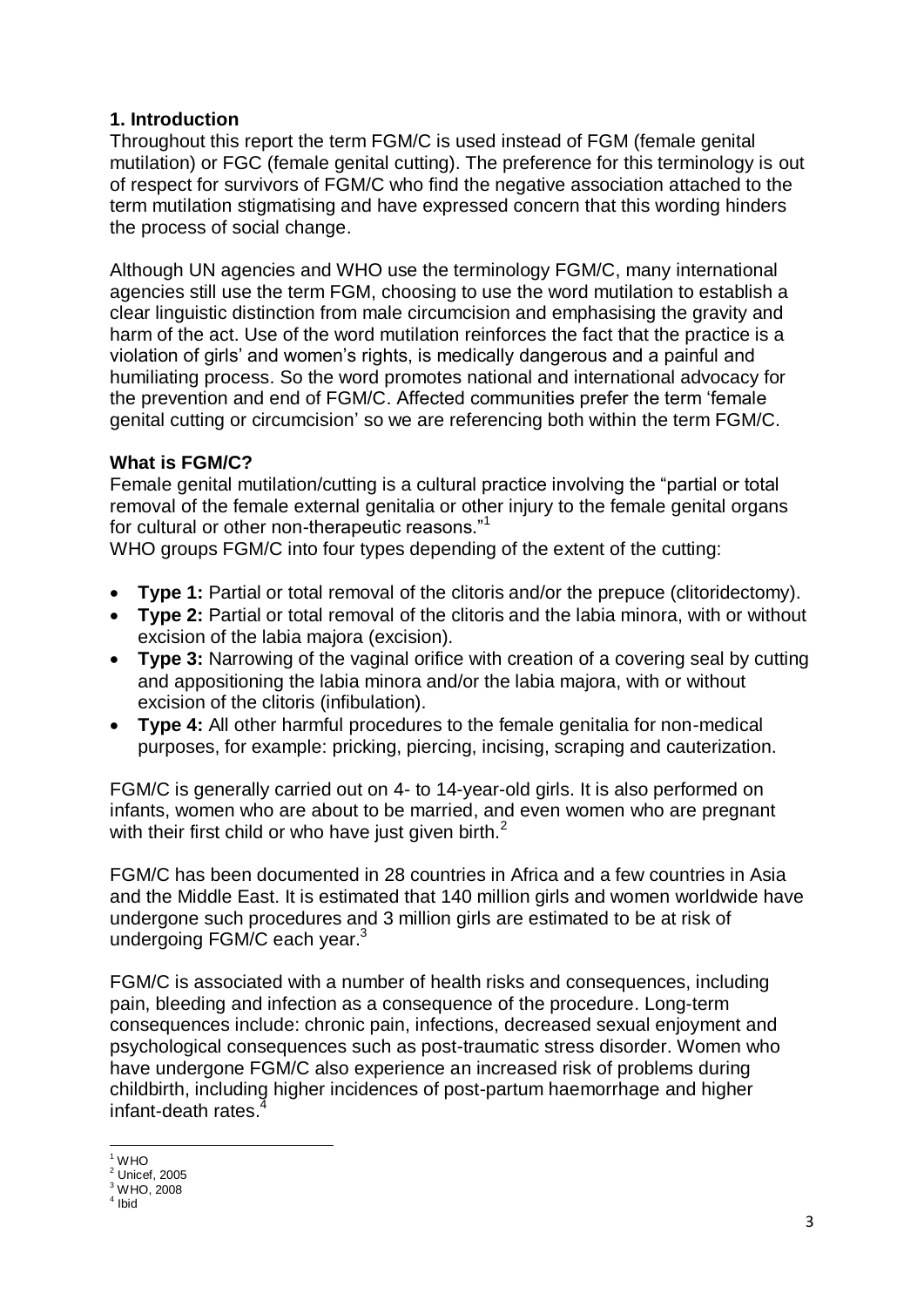The Tanzania Demographic Health Survey in 2010 found that 14.6% of 15- to 49-year-old females had undergone FGM/C and 84% of Tanzanian females and 79% of Tanzanian males believe that FGM/C should be stopped.<sup>5</sup>

Although the Tanzania Sexual Offences Special Provision Act of 1998 banned the use of FGM/C, it is still widely practised in some communities.

A statistical study showed that Christian groups in Tanzania are more likely to practise FGM/C than other faith groups and that FGM/C is higher among daughters of Christian women than Muslims. This could be attributed to other factors such as ethnicity and the distribution of religious groups within the country.<sup>6</sup>

# Worldwide, an estimated 140 million girls and women have undergone FGM/C procedures

# 3 million girls are estimated to be at risk of FGM/C each year



© Helen Taylor/Tearfund

 $<sup>5</sup>$  Unicef 2011</sup>

1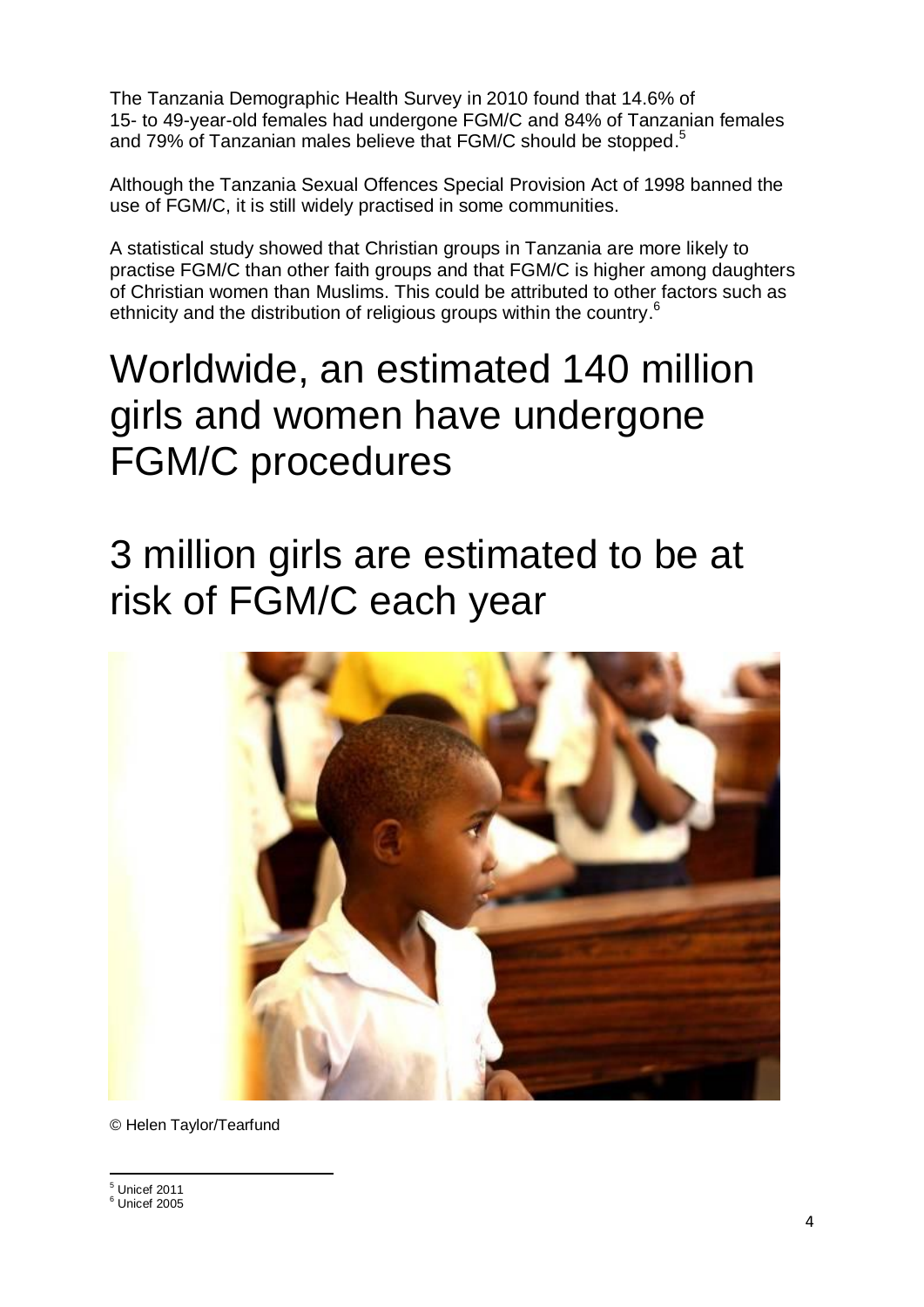# **Guide to acronyms and key wording**

| <b>AFNET</b>   | Anti Female Genital Mutilation Network of Tanzania                                                                                                                                              |  |  |  |
|----------------|-------------------------------------------------------------------------------------------------------------------------------------------------------------------------------------------------|--|--|--|
| <b>AICT</b>    | African Inland Church of Tanzania                                                                                                                                                               |  |  |  |
| Baseline study | Data collected on behaviour patterns in a population, prevalence<br>of practices and past and present public attitudes                                                                          |  |  |  |
| <b>CBO</b>     | Community-based organisation                                                                                                                                                                    |  |  |  |
| <b>CCT</b>     | <b>Christian Council of Tanzania</b>                                                                                                                                                            |  |  |  |
| Cutting season | Ceremony (either in public or secret) where girls are circumcised<br>or cut. The season is either in July or December in Tanzania                                                               |  |  |  |
| <b>FGC</b>     | Female genital cutting or circumcision                                                                                                                                                          |  |  |  |
| FGM/C          | Female genital mutilation/cutting                                                                                                                                                               |  |  |  |
| Kiswahili      | The national language of Tanzania                                                                                                                                                               |  |  |  |
| Lawalawa       | Believed to be a genital disease which is cured by undergoing<br>FGM/C - a myth perpetuated by witchdoctors. It is in fact a<br>bacterial infection caused by lack of washing with clean water. |  |  |  |
| Mizimu         | The Kiswahili word for ancestors                                                                                                                                                                |  |  |  |
| <b>NGOs</b>    | Non-government organisations                                                                                                                                                                    |  |  |  |
| Ngariba        | The Kiswahili word for circumciser or traditional healer                                                                                                                                        |  |  |  |
| <b>UNFPA</b>   | The United Nations Population Fund                                                                                                                                                              |  |  |  |
| <b>UNICEF</b>  | The United Nations Children's Fund                                                                                                                                                              |  |  |  |
| <b>WDCG</b>    | CCT's Women's Development, Children and Gender Directorate                                                                                                                                      |  |  |  |
| <b>WHO</b>     | <b>World Health Organisation</b>                                                                                                                                                                |  |  |  |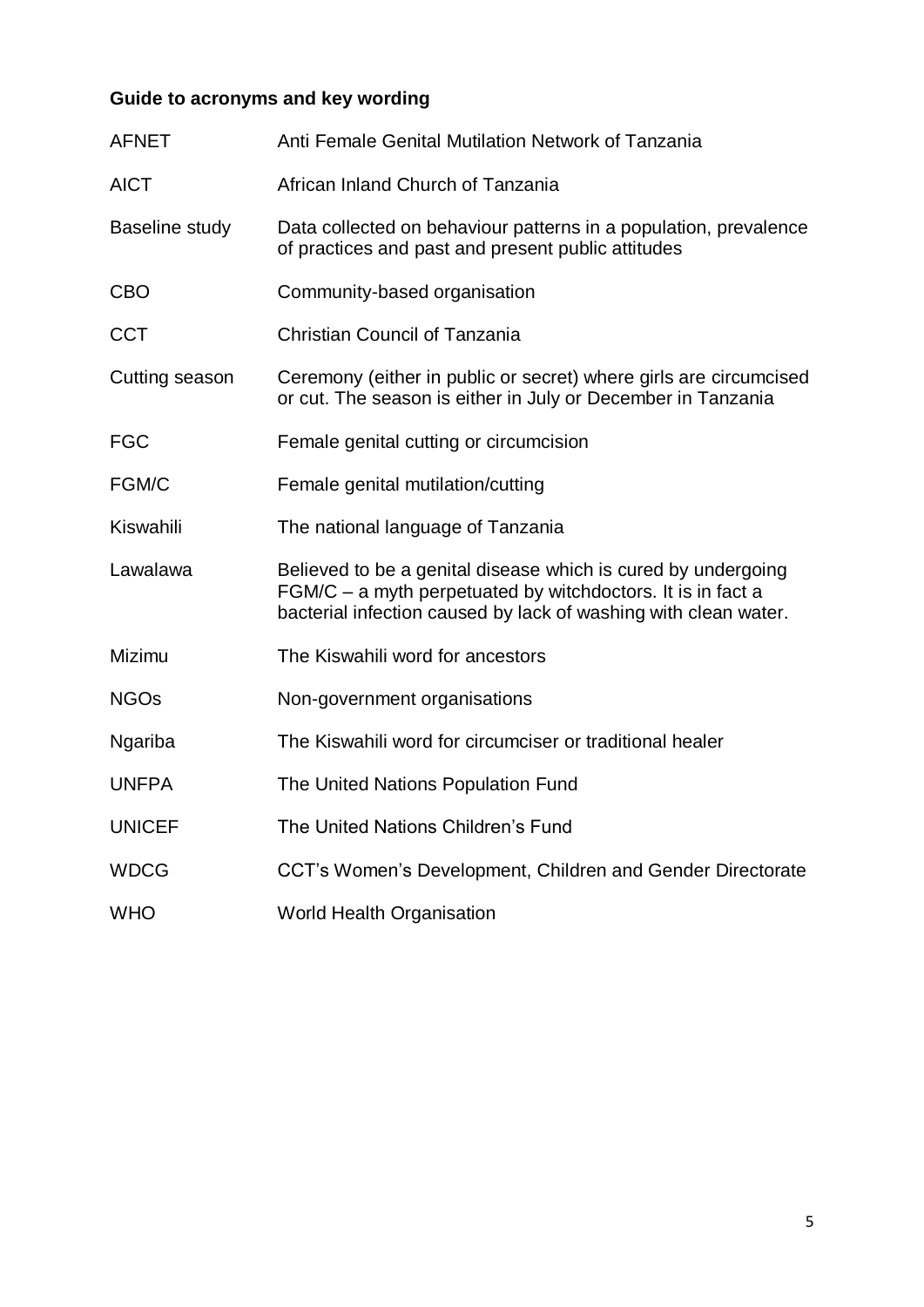### **3. Research overview and objectives**

The research consisted of a situation assessment in October 2012 and used both qualitative and quantitative research methodologies focusing on 22 communities in three regions: Mara Region in the north-west and Dodoma and Singida Regions in central Tanzania. Data was collected in eight communities in Mara Region (communities 1-8), eight in Singida (communities 9-16) and six in Dodoma (communities 17-22). The research was conducted in collaboration with the Christian Council of Tanzania (CCT), Mara Ukerewe Diocese of the African Inland Church of Tanzania (AICT) and the Anti Female Genital Mutilation Network of Tanzania (AFNET). Interviews were also carried out with representatives of each organisation.

Communities were approached through the local church, due to the sensitive nature of the subject and potential hostility from those who practise FGM/C as a cultural tradition. In Mara Region, a broad mixture of church denominations was selected, including Evangelical (AICT and Salvation Army), Mennonite, Pentecostal, Roman Catholic, and Seventh Day Adventist. It was the first time communities had been visited by AICT so it was only feasible to conduct mixed-gender sessions as it was felt that it could pose problems to request single-gender sessions. The sessions were facilitated by two facilitators (one female) and an interpreter and lasted over an hour each.

The majority of communities chosen were in remote locations where no known FGM/C sensitisation had taken place. The participants were made up of church leaders and male and female adult members of the congregations and communities. Although female-only sessions were not feasible and some women seemed reluctant to contribute, in each community women made valuable contributions and in communities 7 and 8 there was a better gender balance. Due to the fact that the sessions were of mixed genders, intimate questions such as the type of FGM/C practised, could not always be asked.

| Gender and age  | <b>Number of participants</b> | <b>Church and community leaders</b><br>participating   |
|-----------------|-------------------------------|--------------------------------------------------------|
| Women >18 years | 58                            | 1 community executive officer and 4<br>church leaders. |
| Men $>18$ years | 58                            | 13 church leaders and 1 teacher                        |

Table 1: Details of participants in Mara Region

In Singida and Dodoma Regions, the sessions were arranged by AFNET. Most of the communities who participated had previously experienced sensitisation by AFNET. This meant that both mixed and female-only sessions could be conducted and there was more time. Although women were generally more forthcoming in the single-sex session, in a number of communities there was still a reluctance to speak openly. In Singida and Dodoma Regions fear of prosecution was frequently voiced as the reasons for the decline in FGM/C. Fear of prosecution may have also led to reluctance to openly answer questions and the data may underestimate the true prevalence of the situation. The questionnaire was adapted to take into account the fact that there was evidence of ending FGM/C in these regions.

<sup>-</sup><sup>7</sup>Included in this category are the wives of male church leaders, although they may not all have church leadership positions.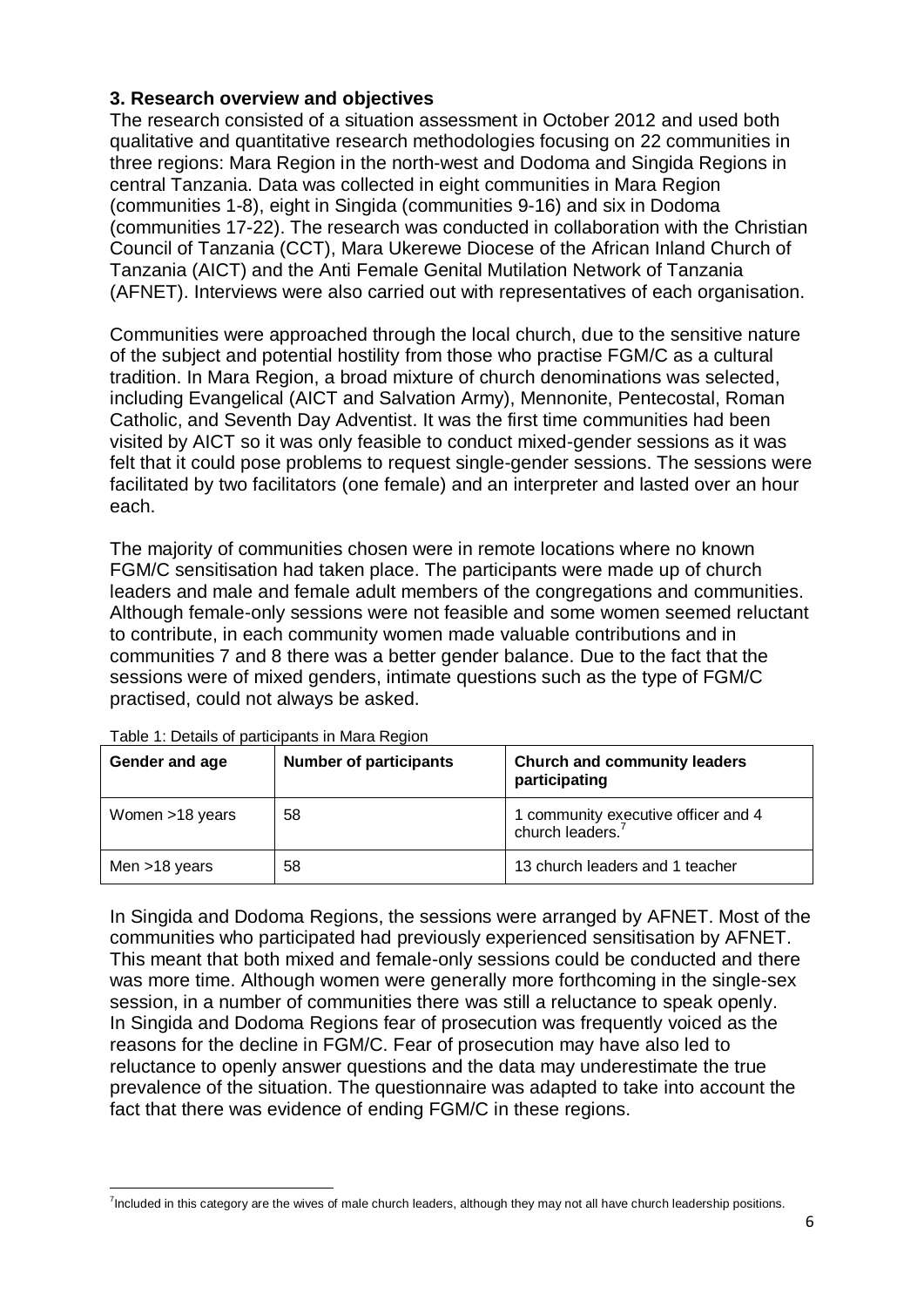#### Table 2: Details of participants in Singida Region

| Gender and age  | Number of<br>participants | Church and community leaders participating                                                                                      |  |  |
|-----------------|---------------------------|---------------------------------------------------------------------------------------------------------------------------------|--|--|
| Women >18 years | 37                        | 1 youth representative, 1 nurse, 4 traditional birth<br>attendants                                                              |  |  |
| Men $>18$ years | 58                        | 7 church leaders, 3 Muslim leaders, 7 community<br>executive officers, 5 community chairman, 3 opinion<br>leaders and 1 teacher |  |  |

#### Table 3: Details of participants in Dodoma Region

| Number of<br>Gender and age<br>participants |    | Church and community leaders participating                                                      |  |  |
|---------------------------------------------|----|-------------------------------------------------------------------------------------------------|--|--|
| Women >18 years                             | 38 | 6 church leaders, 1 traditional birth attendant, 1<br>former ngariba/traditional healer         |  |  |
| Men $>18$ years                             | 45 | 10 church leaders, 3 community executive officers, 2<br>community chairman and 1 opinion leader |  |  |

#### **Research objectives:**

- To understand the current extent of FGM/C in the churches and communities of Mara, Singida and Dodoma Regions, including the nature and extent of the practice. (These regions were selected by Tearfund because they had a past prevalence of FGM/C)
- To understand the key drivers behind FGM/C
- To have a greater understanding about what the church in Tanzania is doing to end FGM/C
- To document any expectations communities and FGM/C survivors had about church participation in this issues
- To understand the potential of the church to end FGM/C at the local, regional and national level and how Tearfund can mobilise and support churches and leaders to end the practice of FGM/C in their churches and communities

#### **Limitations of the research**

The research was a qualitative and quantitative sampling of the situation. A large number of communities and people were reached in a limited timeframe. It should be noted that not all the participants actively participated in the questions and answer sessions and their reluctance to talk could be due to fear and inhibition. Language may also have been a barrier.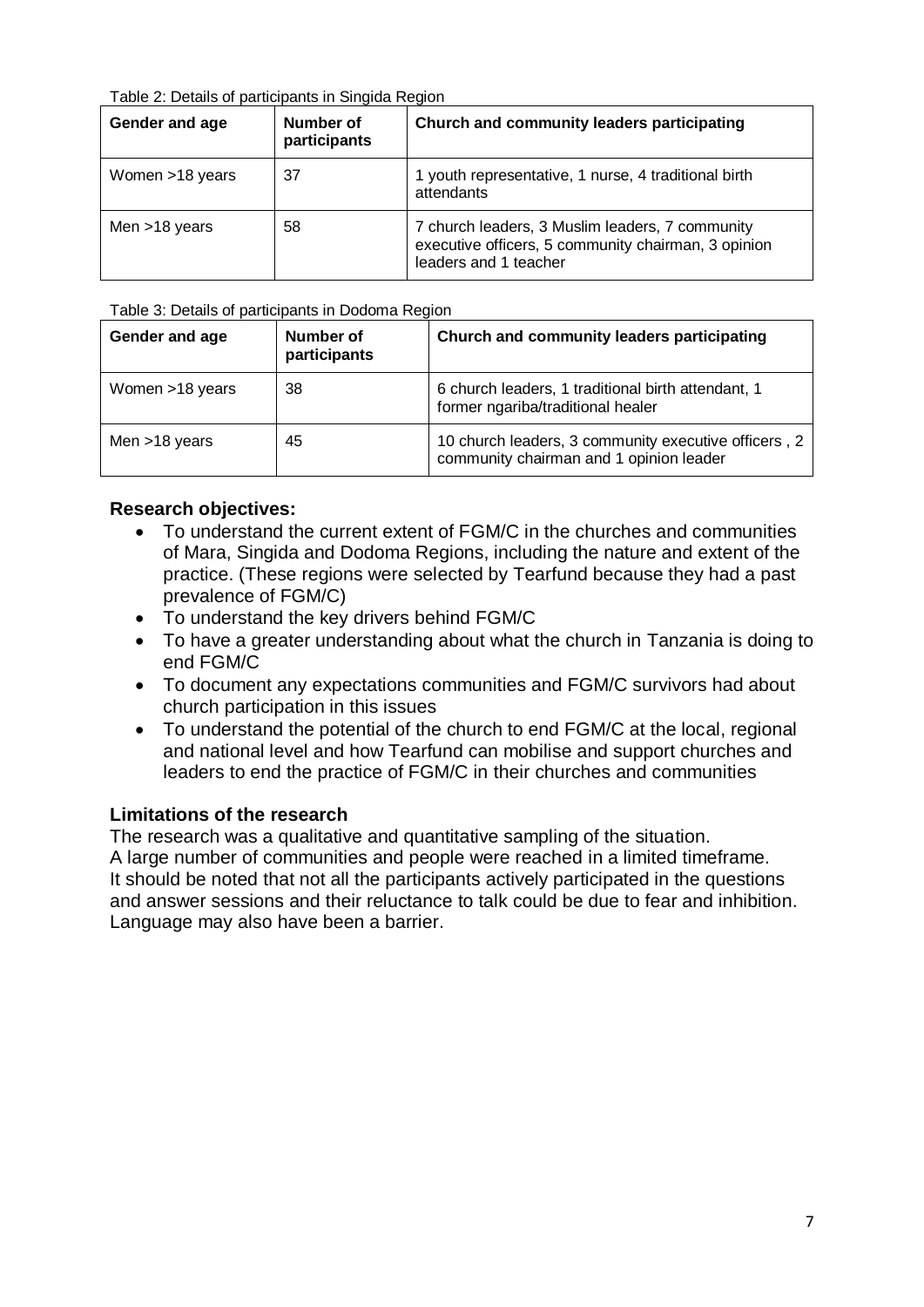# **4. Research findings in Mara Region: communities 1- 8**

Mara Region is located in the north-west of the country on the shores of Lake Victoria. Musoma is the region's capital. The neighbouring regions are [Mwanza](http://region/) and [Shinyanga](http://region/) (south), [Arusha](http://region/) (south-east) and [Kagera](http://region/) (across [Lake Victoria\)](http://victoria/). To the north-east, the Mara Region borders Kenya.<sup>8</sup>

Over 95% of the population is Christian or Animist with a small Muslim population mostly in urban areas.<sup>9</sup> The main ethnic groups are Kurya, Jita and Luo. The Kurya are the main ethnic group in the Tarime highlands and in the midlands and account for roughly 50% of the population.<sup>10</sup>



Figure 1: Location of Mara Region in Tanzania (Wikipedia)

# **4.1 Kurya, Simbiti, Sweta and Hacha tribes in Rorya District (communities 1-4)**

The nature and extent of FGM/C within the church and communities varied. In community 1, FGM/C was still performed at a rate of approximately 80%. However, FGM/C is decreasing and the practice is now conducted in a secretive manner because of government opposition. Previously, people would have used ngariba from their clan, but now people use any ngariba they can find. Previously girls would have been cut together in public, but now the ngariba is brought secretly to the home at night. There has also been a decrease in the age at which girls are cut from 12 years-old to between 8- and 10-years-old. A grandmother had even undergone FGM/C in the last cutting season due to intense social pressure. It was reported that the pressure on girls from within their peer group to undergo FGM/C is so great that some have resorted to cutting themselves with razorblades if parents are opposed to the practice. These issues affect both Christian and non-Christians within the communities.

In community 2, FGM/C is performed at a rate of 80-90%. As with community 1, it is now conducted more secretively on 8- to 10-year-old girls. It was reported that the type of FGM/C has changed with a smaller amount of flesh being cut to avoid profuse bleeding. FGM/C is practised both within and outside church communities. Many people are reported to leave the church during cutting season to participate in the cutting ceremony.

<sup>1</sup> <sup>8</sup>The Planning Commission, Dar es Salaam, and The Regional Commissioner's Office, Mara. December 1998 <sup>9</sup>lbid  $10$ Ibid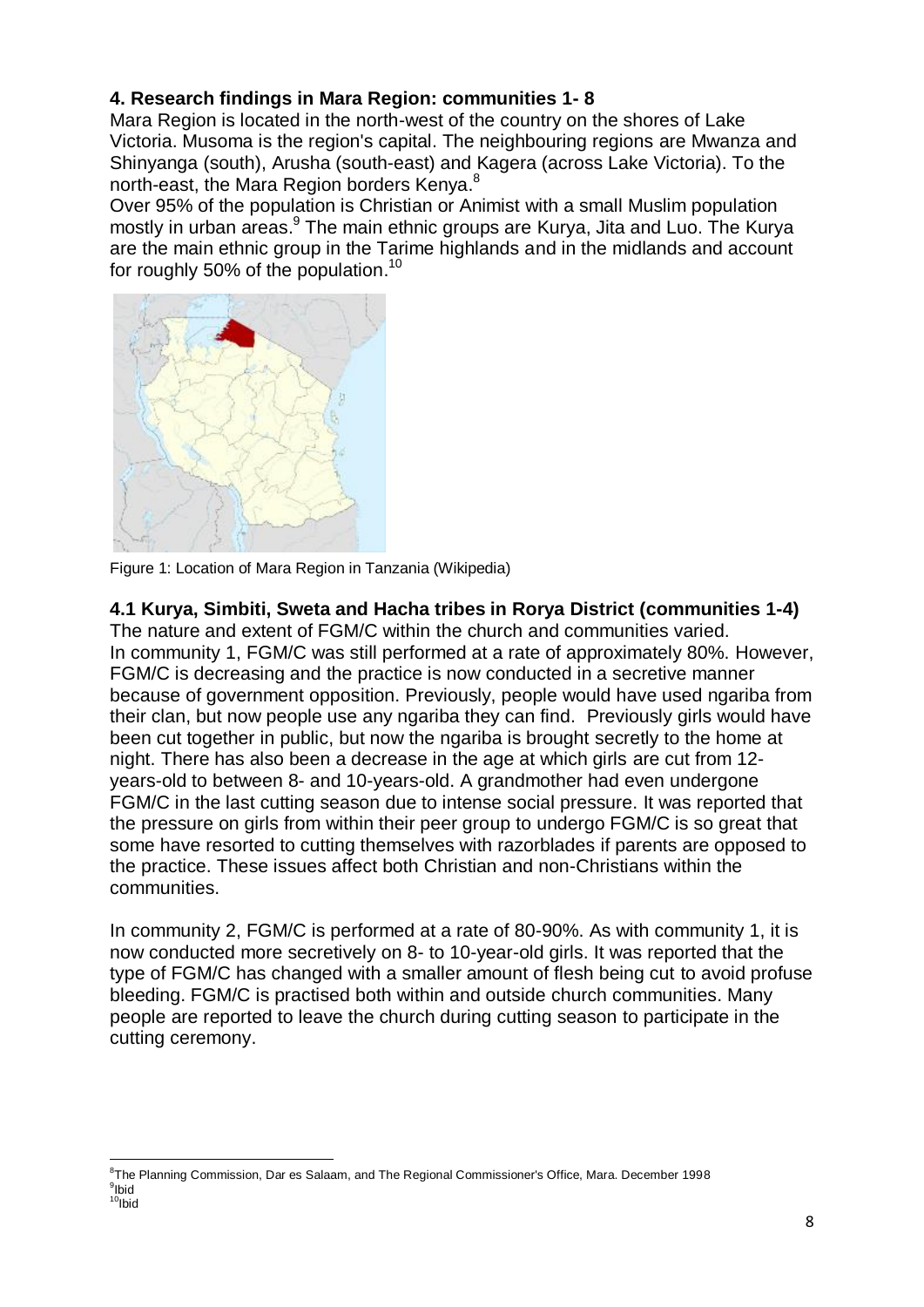In Community 3, which is composed of the Simbiti, Sweta and Hacha tribes, FGM/C practices have changed and during the last cutting season there weren't many cases of neither male nor female circumcision. However, survey results showed a strong link between male circumcision and FGM/C. FGM/C used to be practised on 15- to 18-year-old girls, now it now happens at a younger age and highly secretively. The reduction was attributed to the new law banning FGM/C, government announcements and the fear of being caught and fined, as well as steps taken by the church. In addition, research participants said that because new people had moved into the area and intermarried, bringing with them new traditions and customs, the practice of FGM/C had been weakened. One participant said that FGM/C is now "out of fashion."

In Community 4, of the predominant Kurya tribe, female community leaders indicated that the situation had "cooled down", with one person saying that only 30% get cut. Even so, the last time there was a cutting season in 2009 a lot of women participated, including married women.

According to the Christian Council of Tanzania's (CCT) baseline study for Rorya in 2010 overall FGM/C prevalence is low in the district – 359 participants said it is less than 10% and 107 participants between 10-20%. This is because the Luo tribe occupy a large part of this district and do not practice the tradition. Discussions from the stakeholder meetings for CCT's baseline study revealed that communities occupied by the Simbiti and Kurya tribes have a higher rate of FGM/C at about 80%.

#### **4.2 Kurya tribe in Tarime District (communities 5-8)**

In communities 5- 8, all of which are inhabited by the Kurya tribe, the current prevalence of FGM/C is estimated between 68-100%. All communities reported that FGM/C is practised every two years and the last cutting season was December 2012. It is practised on 11- to 16-year-old girls.<sup>11</sup> Previously 15-to 18-year-old girls would be cut, but as these girls started to disagree with being cut, the age has reduced.<sup>12</sup> Christians and non-Christians both practise FGM/C, although the prevalence may be slightly less among Christians.

The circumcision of boys and girls is accompanied by much celebration, with drinking, dancing and music and invitation cards handed out for the event (similar to wedding invitations). Boys are circumcised in one area (which is considered sacred), the girls in another.

One community started cutting in secret following the high-profile political announcements condemning FGM/C. However, there was a lack of any law enforcement and prosecutions and the local MP, wanting to get re-elected, told the community to retain their traditional beliefs. The community publically resumed the practice of FGM/C. It was also found that sometimes girls ask the ngaribas to cut only a small bit of flesh or their parents pay them not to cut at all.

A low percentage of the population is actively practising Christian. According to CCT's baseline study for Tarime District in 2009, FGM/C is still practised at a rate of more than 75%. They also reported that only type 1 was practised, whereas previously types 1 and 2 were practised.

<sup>1</sup>  $11$ communities 5 and 7

 $12$ community 7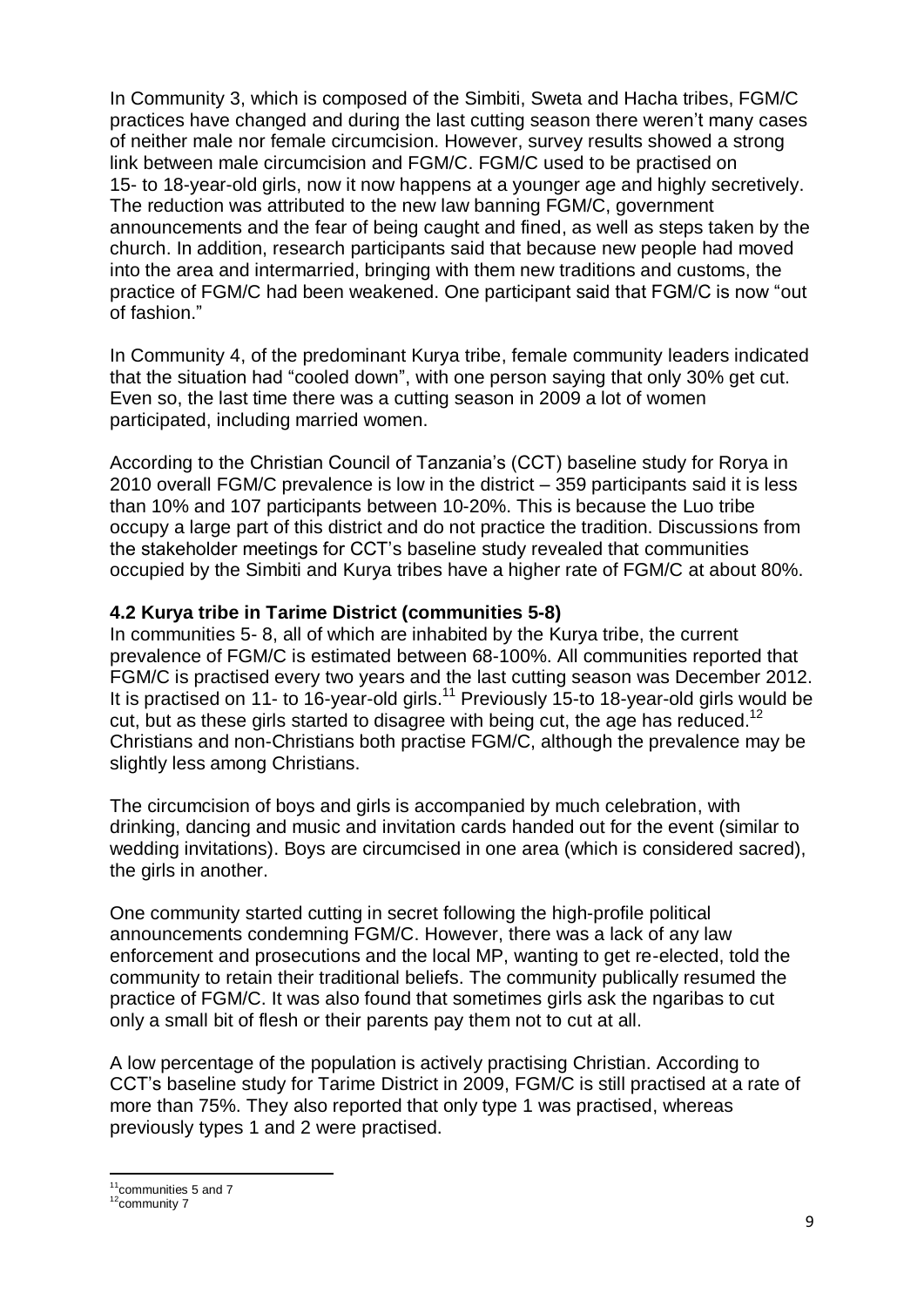The Tanzania Demographic Health Survey in 2010 found that 39.9% of woman in Mara Region had been circumcised, with 2% of those reporting being "cut, no flesh removed" (type 1) and 94.2% being "cut, flesh removed" (type 2).

The age at which FGM/C takes place on girls within the Lake Zone area was as follows:

| >1 year | 1-4<br>vears | $5 - 6$<br>vears | 7-8<br>vears | $9 - 10$<br>vears | $11 - 12$<br>vears | $13+$<br>vears | Unknown |
|---------|--------------|------------------|--------------|-------------------|--------------------|----------------|---------|
| 1.3%    | 0%           | 0.5%             | 3.8%         | 10.2%             | 16.2%              | 66.4%          | 1.5%    |

The view that FGM/C should continue is highest across the Lake Zone (11%) and within Mara Region (16%). Of those surveyed in Mara Region, 82.5% of women thought that FGM/C should be discontinued.<sup>13</sup>

# **5. Research findings in Singida Region: communities 9-16**

Singida Region is located in central Tanzania. The main tribe is Nyaturu. In Iramba District the main tribe is the Nyiramba. In Manyoni District, the Gogo and a few Nyaturu tribes. Historically the Nyaturu and Gogo have practised FGM/C.



Figure 2: Location of Singida Region in Tanzania

# **Nature and extent of FGM/C in Manyoni District**

Christian Council of Tanzania's (CCT) baseline study for the Singida Region in 2008 found that although FGM/C/ is still practised, it is now done at a rate of less than 10% showing the efforts to abolish the practice are bearing fruit.

The past study showed that 54% of research participants<sup>14</sup> thought that FGM/C was still being practised; 23% of individual participants did not think it was being practised and 23% of individuals did not know. 72% of leaders thought that it was practised on 1- to 5-year-old children.

It also found that 51% of woman in Singida Region had been circumcised (compared with 43.2% in 2004), with 1.7% of those reporting being "cut, no flesh removed"; 95% being "cut, flesh removed" and 3.3% unknown.

<sup>13</sup>TDHS, 2010

1

 $14$ 1072 out of 1999 people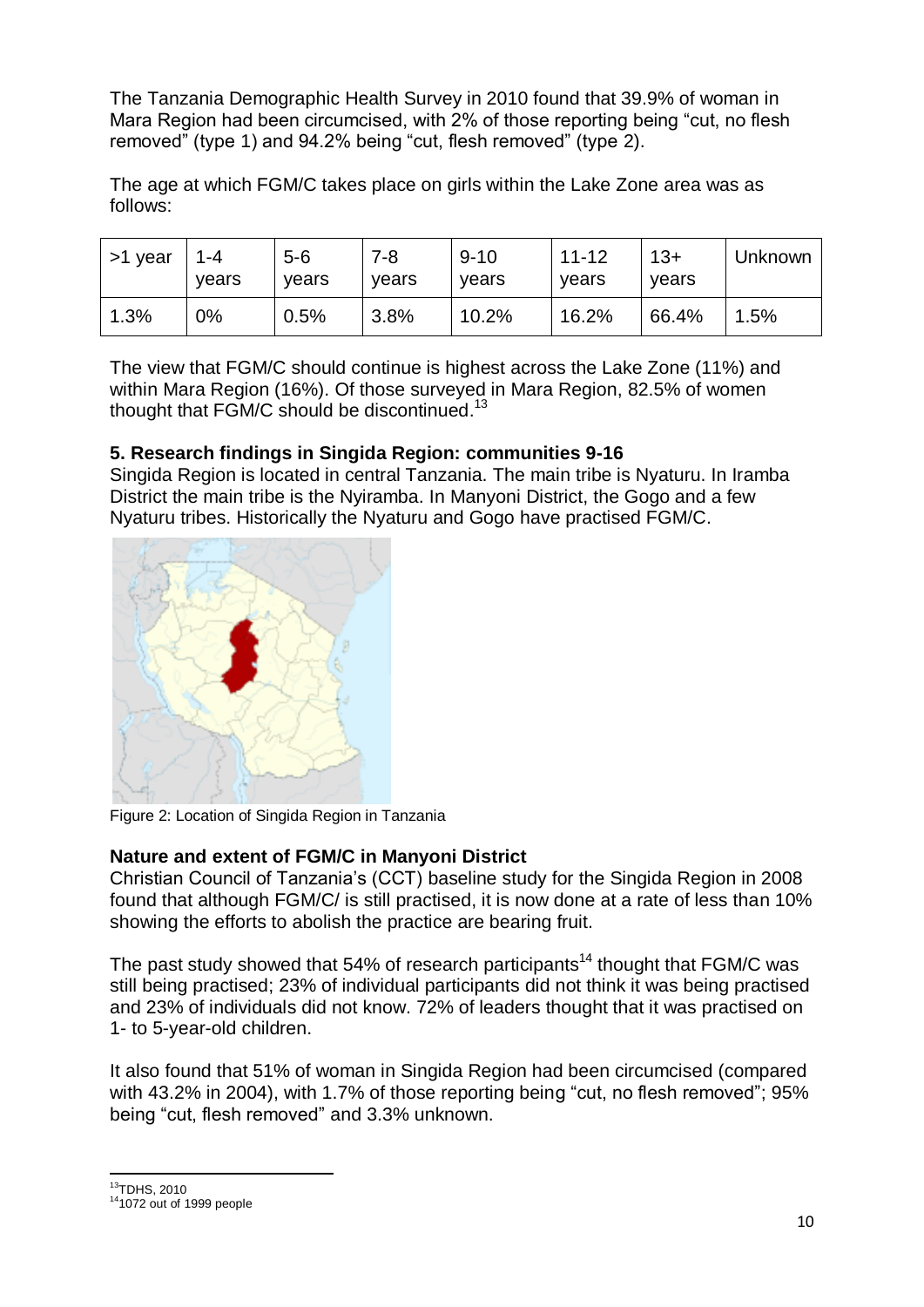Only 4.7% of women surveyed thought that FGM/C should be continued with 94.2% discontinued.<sup>15</sup>The report also found the age at which FGM/C takes place on girls within the central zone as follows:

|       |       |       |           |     | >1 year   1-4 years   5-6 years   7-8 years   9-10 years   11-12 years   13+ years |      |
|-------|-------|-------|-----------|-----|------------------------------------------------------------------------------------|------|
| 18.9% | 18.8% | 13.4% | $117.2\%$ | 17% | 8.2%                                                                               | 6.4% |

# **5.1 Nyaturu tribe of Singida District (communities 9-12 and 15)**

The nature and extent of FGM/C was similar in other communities in the region with historical rates of FGM/C of 100% irrespective of whether women were Christian or Muslim. In community 9, one participant stated, "everyone did it."<sup>16</sup> Another community said that if someone married into the tribe who was not cut, they would not have to be cut.<sup>17</sup>



A Nyaturu woman in Singida © Johanna Waritay/28 Too Many

Historically within the Nyaturu tribe, the practice of FGM/C is linked with the circumcision of boys. The cutting of both boys and girls happened every June and July. This coincided with harvest time, so food for the celebrations would be plentiful. It is also cooler at this time of year and it was believed that the cooler weather would lessen the bleeding and aid healing. There would be much celebration, eating and drinking. The boys and girls would be cut on the same day having received training in a special place on how to live well, such as how to care for their family and community. This would take place in a special camp where they would have white soil smeared on their bodies, which was changed daily. They would sing special uplifting and encouraging songs that would remind them they are no longer children. The boys would receive gifts such as a cow.

<sup>1</sup> <sup>15</sup>TDHS 2010

<sup>&</sup>lt;sup>16</sup>Yet another participant in this community stated that the prevalence used to be 50% <sup>17</sup>community 10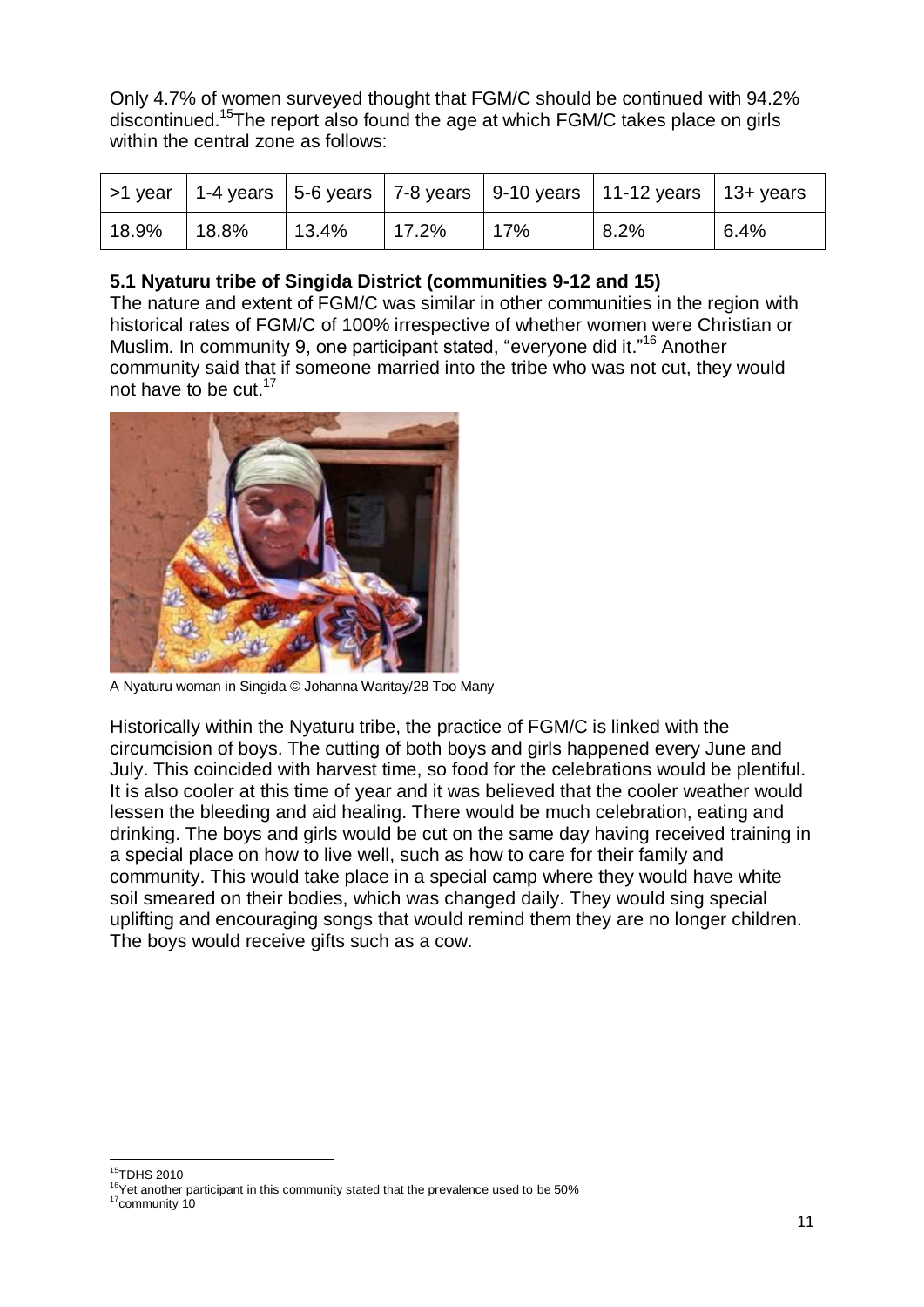FGM/C used to be performed on 8- to 13-year-old girls in communities 9-12. In community 15, 5- to 6-year-old girls were cut. In community 11, if a 5-year-old girl went along to the cutting celebrations she would sometimes spontaneously join her friends for cutting.

All the communities reported that during the 1970s a belief in lawalawa arose which led to babies being cut. Lawalawa was believed to be a disease of the male and female genitalia, which could only be cured by performing FGM/C. It was believed to affect babies as well as older children and adults. One participant said that it was considered a punishment from the local gods and that the only way to cure it was to appease them through FGM/C, otherwise babies would die. According to the Anti Female Genital Mutilation Network, the belief may have arisen through stories told by witchdoctors. But participants and even a nurse from a dispensary clinic shared that lawalawa is now thought to be a bacterial infection caused by poor hygiene that can be easily cured using conventional medicine. Women said it was sometimes difficult to wash due to lack of access to clean water.

One community reported that the government had started to intervene before the outlawing of FGM/C.<sup>18</sup> A combination of the belief in lawalawa and the government announcement outlawing FGM/C in 1998 have reportedly reduced the age at which FGM/C is carried out, with 4 out of the 5 communities reporting that FGM/C is still practised on babies, but at a much lower rate. One community reported that FGM/C had ceased completely.

Estimates of the current prevalence of FGM/C range from 0-30% (see table 4). One community could not estimate the current prevalence and another acknowledged that it was difficult to estimate given the secrecy of the practice.<sup>19</sup> One participant admitted that the prevalence might be higher in remote communities.<sup>20</sup> The drop in the rate of FGM/C was mainly attributed to the government announcement and fear of prosecution. One participant said, "the government announcement led to fear – everyone was very afraid."<sup>21</sup> One participant said that the government had told dispensaries and clinics to report cases. A number of communities reported that they had heard of prosecutions.

|              | <b>Prevalence of</b><br><b>FGM/C</b> | Age                  | <b>Type of FGM/C</b>        |
|--------------|--------------------------------------|----------------------|-----------------------------|
| community 9  | $1 - 2%$                             | Newborn              | 2 (labia majora and minora) |
| community 10 | 1%                                   | Newborn              | 2 (labia majora and minora) |
| community 11 | Not specified                        | 0-1 years            |                             |
| community 12 | 30%                                  | Babies <sup>22</sup> |                             |
| community 15 | $0\%$                                | n/a                  | n/a                         |

Table 4 below summarises the prevalence and type of FGM/C among the Nyaturu tribe.

<sup>-</sup><sup>18</sup>community 12

<sup>&</sup>lt;sup>19</sup>community 9

 $^{20}$ community 10

 $21$ community 11

<sup>&</sup>lt;sup>22</sup>unspecified whether newborn or baby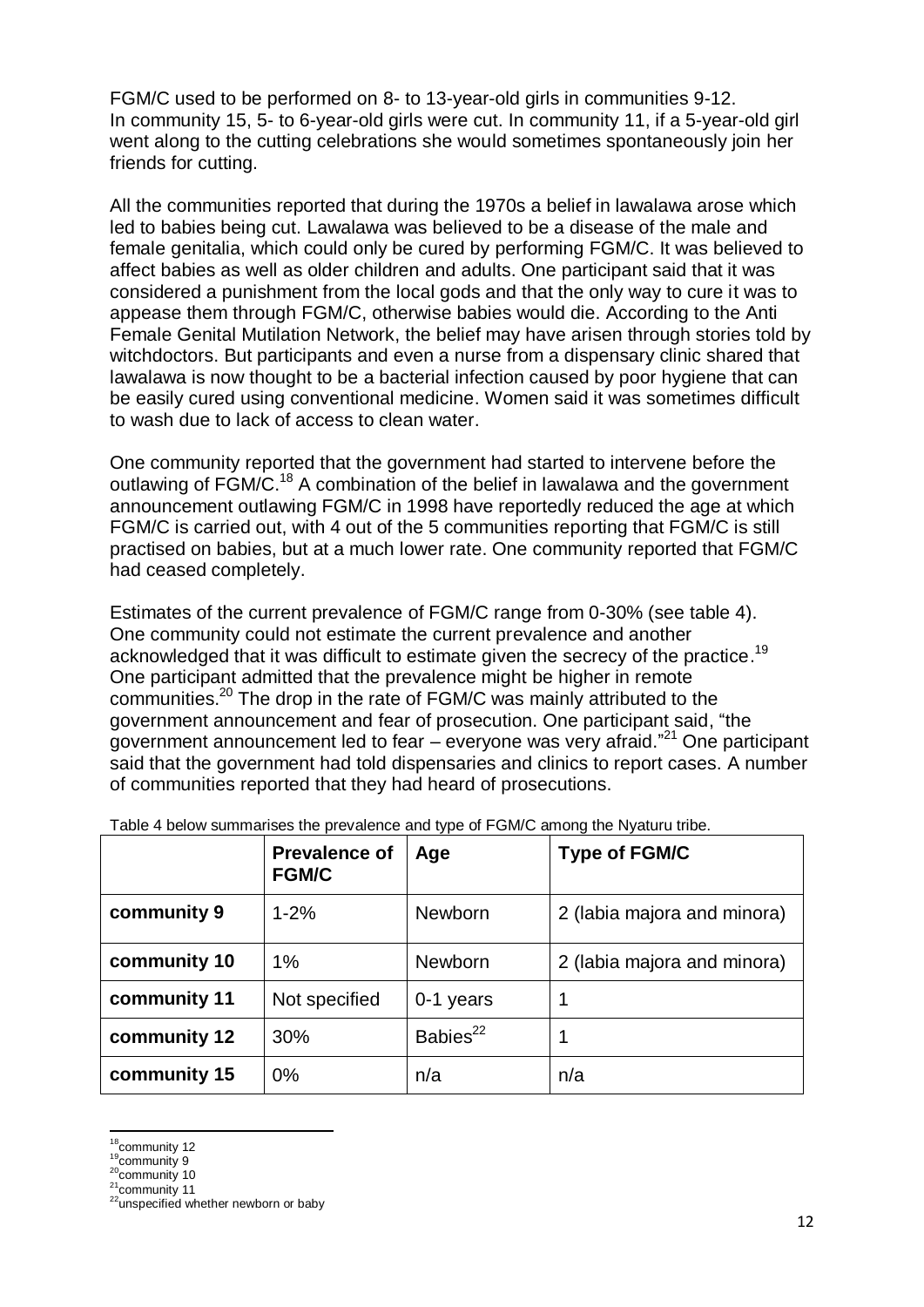Both FGM/C types 1 and 2 were reported to have been performed in the past as well as both types being currently being performed on babies. In two communities, the type of cutting had changed from type 2 (or type 1 or 2) to type 1 with one community reporting that just a small portion of flesh is now cut (as opposed to the entire clitoris).

A number of traditional birth attendants reported differences in the experiences of cut and uncut women during childbirth – with cut women experiencing many difficulties such as blood loss.

#### **5.2 Gogo tribe in Manyoni District (communities 13, 14 & 16)**

In some of these communities there was a reluctance to share and participants gave conflicting reports as to whether FGM/C is still practised. No estimates were given for current prevalence.

Historically, FGM/C was practised at varying ages, from 5-6 years,<sup>23</sup> 5-7 years,<sup>24</sup> and 10+ years.<sup>25</sup> Prior to the government announcement outlawing FGM/C, it used to be practised a rate of 51% in Singida Region. One community reported the past prevalence rate as 100%. FGM/C was practised irrespective of religion. Historically type 2 was practised in all communities (except one where type 1 was practised).

In communities 13, 14, 16, either all or some of the participants reported that FGM/C is no longer practised, and estimated the prevalence rate as  $0.5$  to  $3\%$ <sup>26</sup>

However, in two of these communities some participants stated or implied that it is still practised in secret on babies.<sup>27</sup> In community 13, one participant said FGM/C was not practised, but a female nurse who worked at a clinic said that she had seen babies coming into the clinic who had been cut. In the same community one man also referred to it being done secretly without a husband's knowledge.

The Anti Female Genital Mutilation Network (AFNET) representatives interviewed estimated the current rate of FGM/C in Singida Region as between 30-40%, with greater prevalence in rural areas. To avoid prosecution, the age of girls undergoing FGM/C has reduced from 9- to 12-year-olds to newborns. These results are based on feedback from community representatives and data gathered from clinics. In one community AFNET conducted a small-scale study in 2010 at a reproductive health clinic at which girls aged from 0-1.5 and two-years-old were physically examined. It found that 84% had been cut (59 girls out of 70).

<sup>-</sup><sup>23</sup>community 13

 $24$ community 14

 $25$ community 16 <sup>26</sup> communities 13 and 14

 $27$ Ibid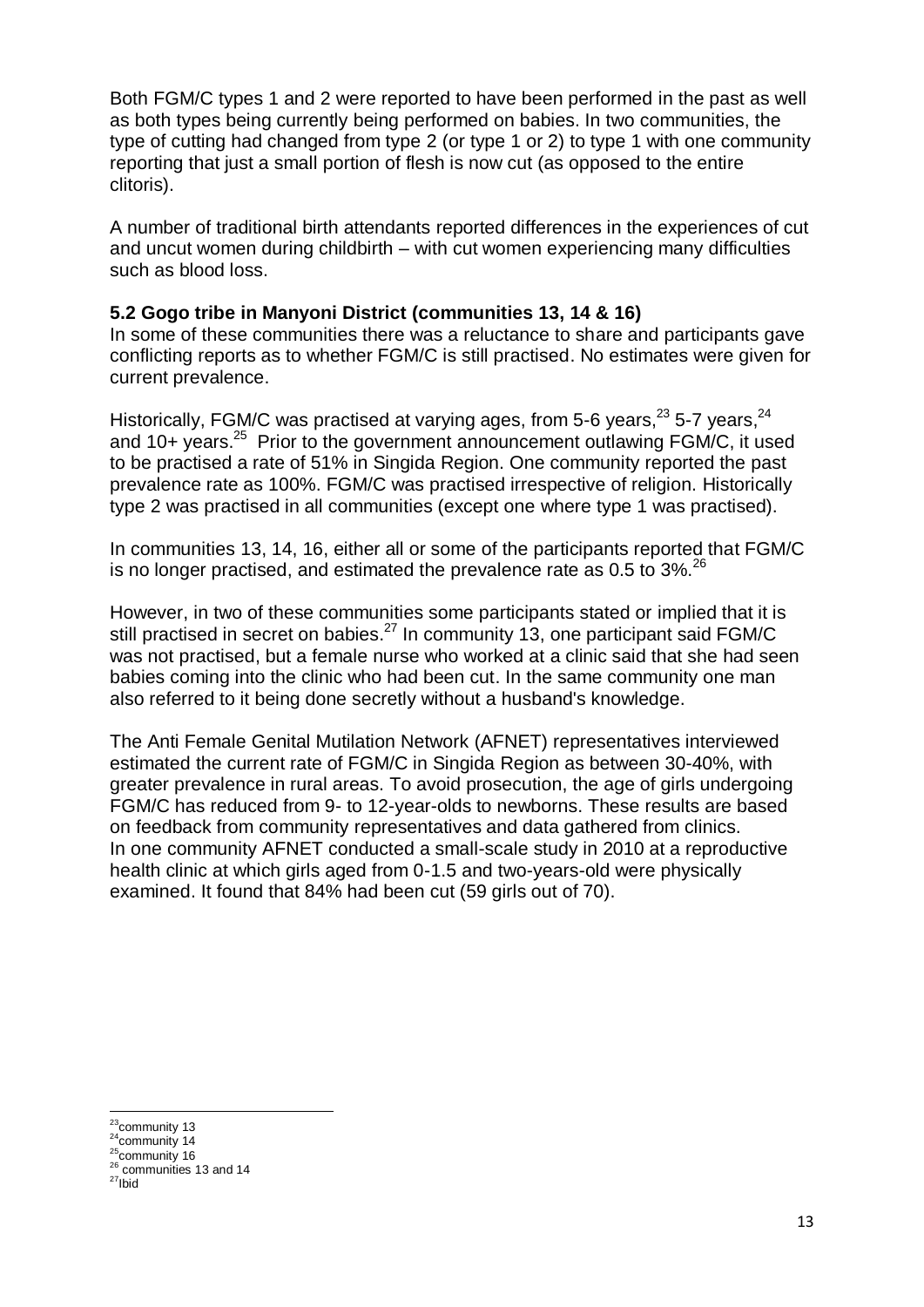# **6. Research findings in Dodoma Region: communities 17-22**

Dodoma Region is also located in central Tanzania and bordered by four regions: Manyara in the north, Morogoro in the east, Iringa in the south and Singida in the west. Historically the Gogo are the principle tribe and practise FGM/C.



Figure 5: Location of Dodoma Region in Tanzania (Wikipedia)

#### **6.1 Nature and extent of FGM/C in the Gogo tribe**

Similar to the communities of the Gogo tribe in Singida Region, participants were reluctant to share and gave conflicting reports into the practice of FGM/C. No estimates were given for current prevalence.

The traditional practice of FGM/C among the Gogo tribe is linked to male circumcision, just as within the Nyaturu tribe in the Singida Region. In the past, boys and girls would both be cut in June/July accompanied by great celebrations with food, music and the slaughtering of cows and goats. Boys and girls would receive training on what it meant to be a Gogo man and woman. A father wanting to get his daughter cut would tell his wider family and neighbours, the ngariba would be called and all the girls would be cut together. The traditional leaders had a significant role to play and would consult the local gods to determine whether the time was acceptable for cutting to take place. The girls would be covered with oil afterwards, dress in new clothes and walk with a stick. When she met a male relative, she would put the stick down and not smile until the male relative gave her a present. Boys would similarly receive presents from female relatives. Girls were not supposed to have sex for one year after being cut and told that any babies conceived as a result would die. Girls would receive gifts, such as clothes, shoes, money and beads, which would reach the jaw line. Without knowing they were to undergo FGM/C, girls used to be lured to the bush with the promise of honey, which was very attractive.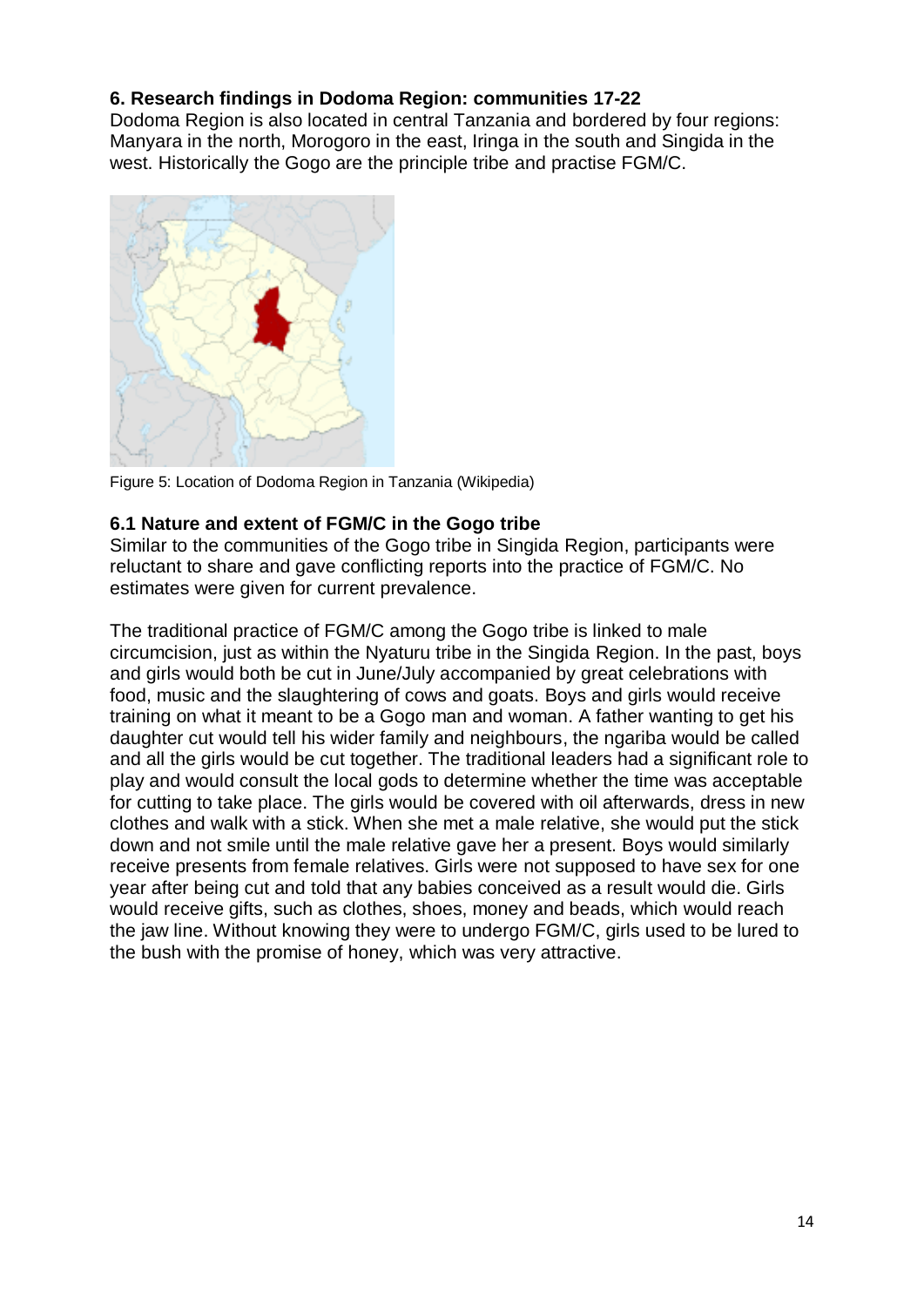Historically, FGM/C was practised at varying ages, from 10+ years,<sup>28</sup> 12+ years<sup>29</sup> and 14-15 years. <sup>30</sup> Prior to the government announcement outlawing FGM/C, it used to be practised a rate of 63.8% in Dodoma.<sup>31</sup> One community reported the historical prevalence rate as 100% and stated that FGM/C was practised irrespective of religion. Historically, type 2 was practised in all communities (except one where type 1 was practised).

In communities 19 and 22, most of the participants reported that FGM/C is no longer practised.

In community 18, research participants reported that the government announcement outlawing FGM/C was the main driver behind the people stopping the practice. They mentioned a government announcement that encouraged parents to take their children to the clinic if they had lawalawa, but if it was discovered they had performed FGM/C they would be prosecuted and could go to prison. There had also been migration into the area and this had an impact as uncut girls could get married outside of the Gogo tribe.

In communities 17, 20, 21 research participants said that FGM/C was not often practised, but mainly on babies $32$  or older girls.<sup>33</sup> Two communities estimated the prevalence at between 0.5% and 3%.

In community 17, research participants said that the small minority still practising FGM/C was made up of those who either did not go to school or had very little formal education and were not churchgoers. Traditional leaders tell parents that their child has lawalawa*.* In communities 20 and 21 participants reported older girls being taken far away, escorted by ngariba, to undergo FGM/C secretly. In community 22, this also used to happen in the past, but with 16-year-old girls and older so that it would be easier to explain their absence. In community 20, girls would receive presents and there would be big celebrations at Christmas or birthdays, but the real reason was to celebrate the girls undergoing FGM/C. In community 20, it was reported that sometimes mothers would even lie to their husbands and take their babies to be cut on the pretence they had lawalawa.

The Anti Female Genital Mutilation Network representatives that were interviewed said the rate of FGM/C in Dodoma had dropped to a "very low level" among the Gogo (and Warangi tribes in Kondoa District). The Tanzania Demographic Health Survey in 2010 found that 63.8% of 15- to 49-year-old women in Dodoma Region had been circumcised, with 0.5% of those reporting being "cut, no flesh removed" and 99.5% being "cut, flesh removed." 9.6% of women surveyed in Dodoma Region thought FGM/C should be continued, and 88.3% discontinued.<sup>34</sup>

1

 $^{28}$ communities 18 and 19

<sup>&</sup>lt;sup>29</sup>communities 17, 20, 21 <sup>30</sup>community 22

 $31$ TDHS 2010

 $32$  communities 17 and 21 <sup>33</sup>communities 20 and 21

<sup>&</sup>lt;sup>34</sup>TDHS 2010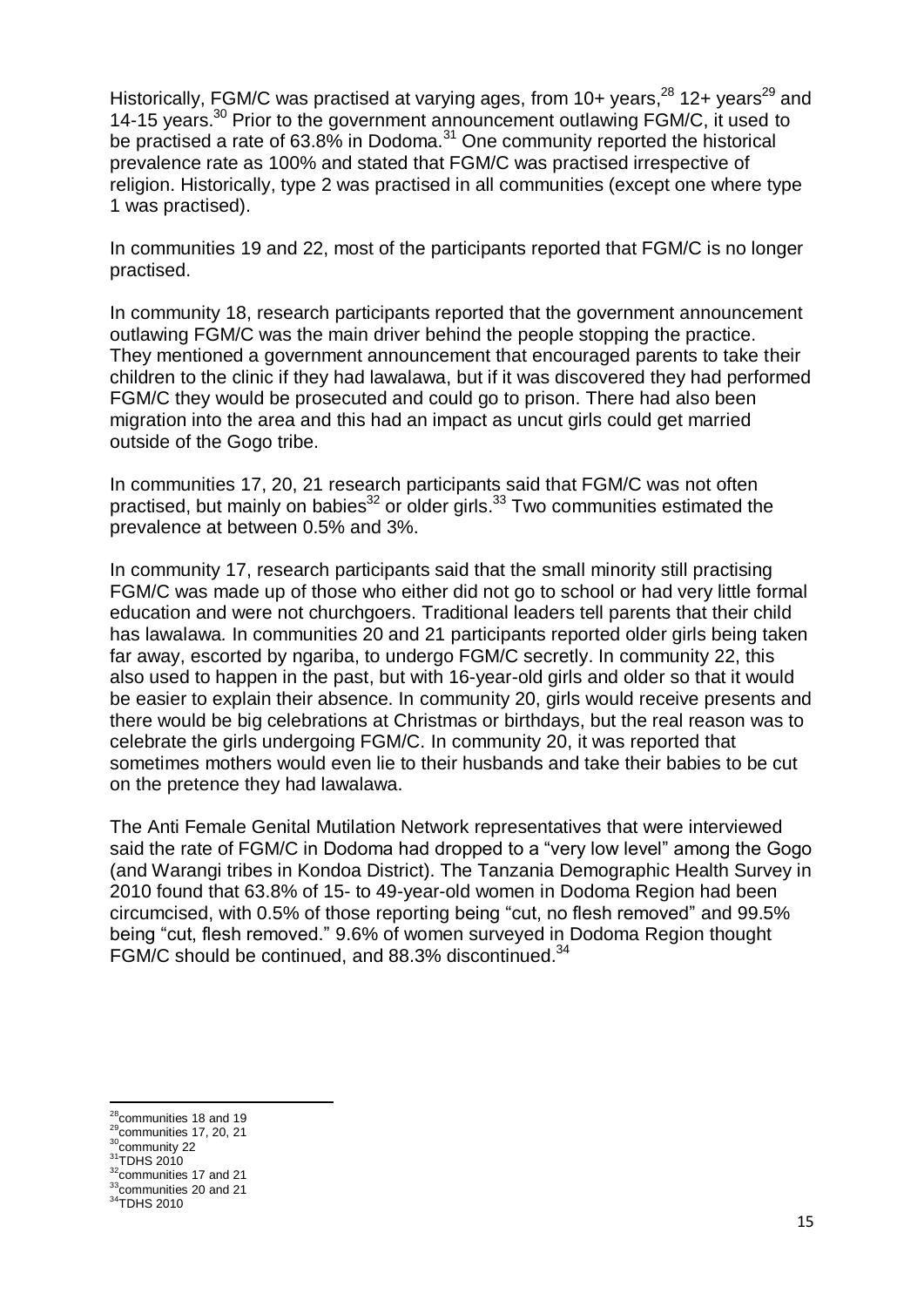### **7. Key drivers of FGM/C across the communities**

The following section will discuss the key drivers of the practice of FGM/C in the three regions of Tanzania covered by the research.

The Christian Council of Tanzania's (CCT) baseline study for Rorya District in 2010 and Tarime District in 2009 found the following reasons for continuing the practice of FGM/C:

- Lack of awareness of the risks associated with FGM/C
- Resistance to change behaviour among community leaders
- Threats from traditional leaders and practitioners
- Fear of wrath from spirits and ancestors (Mizimu)
- Continuance of traditions and practices

Following the most recent research in 2012, key themes emerged through discussions with community members. The issues raised should inform any future response to FGM/C in Tanzania.

#### **7.1 Preparation for marriage and/or childbirth**

In all but one of the 22 communities, it was believed that FGM/C was a necessity if women wanted to get married as it was seen as a sign of maturity,<sup>35</sup> and it afforded you respect in the community.<sup>36</sup> In one community, one of the women commented that, "if you didn't have FGM, forget about having a husband!" If a woman had not been cut, when getting married she would have to be cut.<sup>37</sup> One woman in the same community said that there was pressure on girls to get married soon after they were cut. She also said that if you are pregnant and uncut, you would be cut during childbirth. In Tarime District, one woman stated that if a woman is not cut she will not attract a dowry and get married.<sup>38</sup>

In another community, it was believed that the clitoris would obstruct the view of the baby during childbirth and would hinder penetration during sexual intercourse.<sup>39</sup>

#### **7.2 Prevention of promiscuity/prostitution**

In nine of the communities, FGM/C was seen as a way to prevent promiscuity and prostitution. In community 4, a church elder explained how in the past girls were not permitted to have sex before undergoing FGM/C and if they did they would be killed. He said FGM/C ensured the morality of women and prevention of prostitution. In community 20, FGM/C was intended to decrease women's sexual desire and there was a belief that eventually all uncut women would become prostitutes. In community 22, women stated that FGM/C was performed to decrease women's sexual desires and that historically men did not want women to have pleasure during sexual intercourse.

<sup>-</sup><sup>35</sup>community 7

<sup>36</sup>communities 9-21

<sup>&</sup>lt;sup>37</sup>communities 2-3

<sup>&</sup>lt;sup>38</sup>community 8 <sup>39</sup>community 22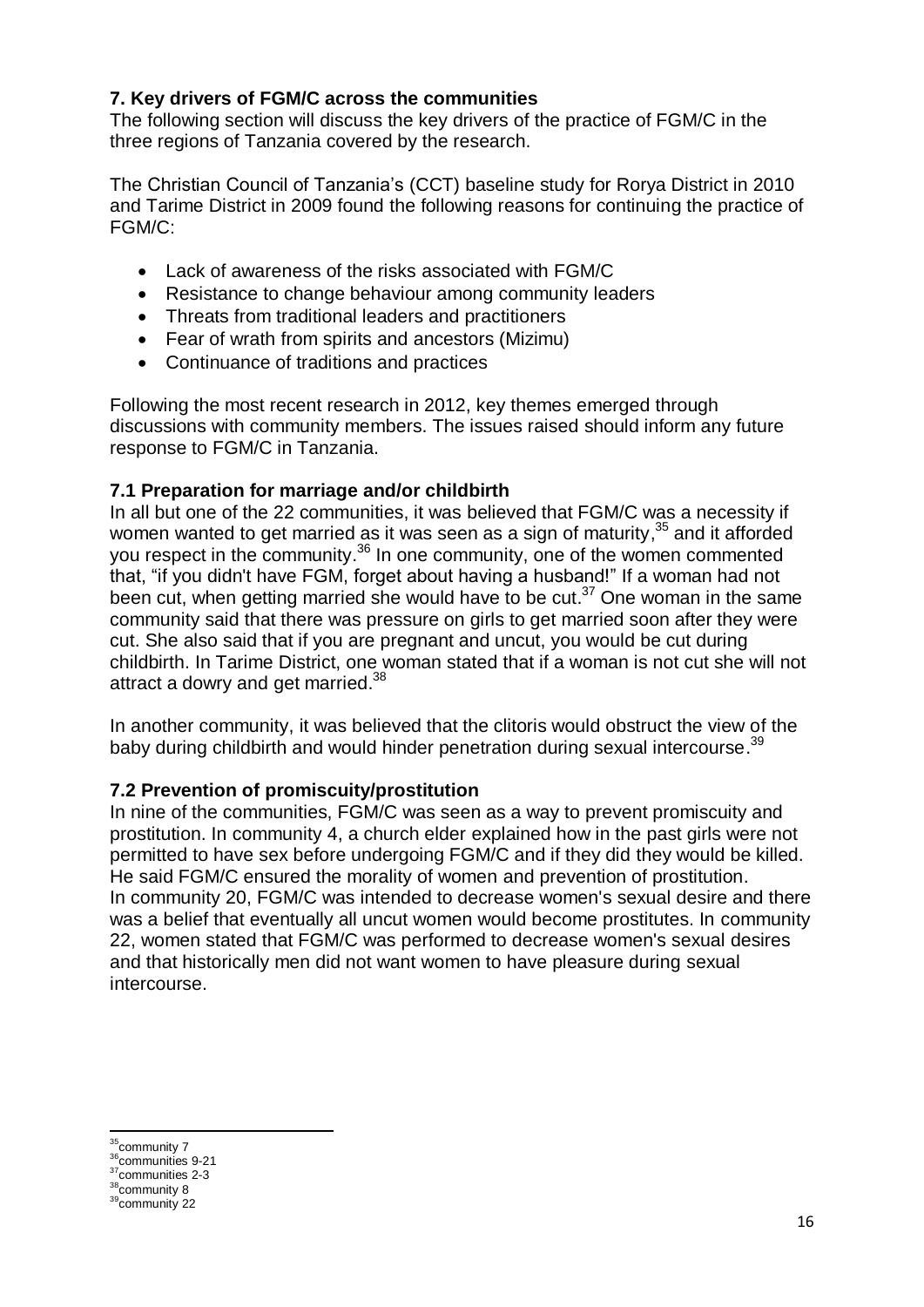#### **7.3 Traditional beliefs and practices**

In a third of the communities FGM/C was viewed as a traditional practice and a sign that a girl had transitioned from childhood to adulthood.

In two thirds of communities<sup>40</sup> the practice of  $FGM/C$  continued because it was viewed as a traditional 'norm'. In community 14, one participant said people still want to 'cling to tradition.'

In community 1, it is believed that FGM/C is a blood offering to the ancestors (Mizimu) to ensure good rains and prevent disease and in the past it was believed that if there was no blood sacrifice through FGM/C, the Mizimu will bring bad luck on the community. In community 3, historically it was believed that FGM/C would lead to women bearing many children, but they now see that uncut women are more fertile. In community 5, it is considered a curse if a woman is not cut. If a woman dies during the cutting or in the one month period of confinement afterwards during which she is cared for, she cannot be buried in the home and is thrown away secretly like an animal. The mother is not allowed to publicly mourn and any presents that were received during the ceremonies (even cows) are destroyed. In community 7, they referred to an abandoned traditional practice among the Kurya of wearing bracelets on their upper arms and cutting their ears. If you were to do this now, you would be stigmatised.

The influence of traditional leaders (ngaribas) was also mentioned in two communities.<sup>41</sup> The traditional leaders used to lead the cutting and would announce when it would take place after they had consulted the local gods. Traditional leaders would do everything to persuade parents to get their babies cut. These leaders were both Christian and Muslim and would also participate in local traditional beliefs such as talking to the spirits of ancestors (Mizumi)*.* 

#### **7.4 Link with male circumcision**

The traditional practice of male circumcision and FGM/C appear of significant importance in both Mara and Singida Regions. In community 1, it was stated that the girls see the boys "becoming men" after being circumcised and being accepted into the community and want the same social acceptance themselves. It was stated that women who have not undergone FGM/C cannot "receive" their sons into the homestead after the traditional male circumcision ceremony.<sup>42</sup> After a man has been circumcised, he is permitted to build the homestead gate, and traditionally many rites are performed at the gate. It is for this reason that the homestead and receiving a son from circumcision has such significance.<sup>43</sup> In community 5, boys and girls of the same age are circumcised together and become age-mates, which is a term to describe how children view each other as brother and sister after the ceremony and visit each other's homes.

**.** 

<sup>40</sup>communities 9-22

 $41^{\circ}$ communities 15 and 22

<sup>42&</sup>lt;sup>42</sup>communities 1, 2 and 4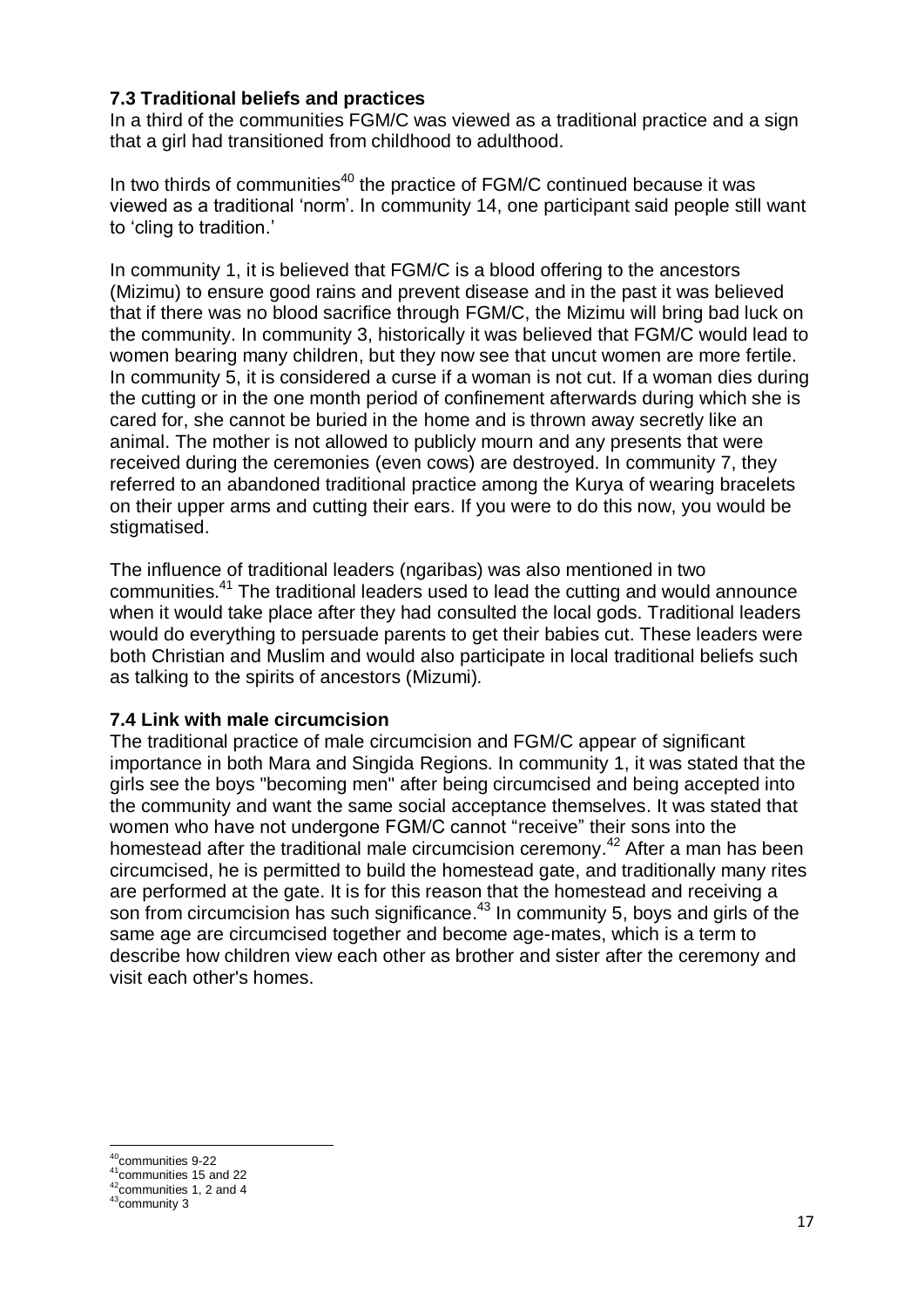#### **7.5 Social norms and pressures**

In a third of the communities in the Mara and Singida Regions women underwent FGM/C to avoid stigmatisation within their tribe and community.<sup>44</sup> Two thirds of communities said that you are likely to be respected more if you had undergone  $FGM/C.<sup>45</sup>$ 

A woman who has not undergone FGM/C is segregated from the wider community and cannot participate in many domestic chores, such as collecting water. There is a belief that the wells are sacred places and will dry up if an uncut woman goes there. An uncut woman cannot collect firewood or open the gates of the homestead or cook food for community celebrations. In community 3, it was said that the husband of a woman who has not undergone FGM/C cannot eat certain cuts of meat at the circumcision celebration and cannot perform certain community rites. A participant in community 1 said, "all the time, the community will look upon you as a child," and an uncut woman will also be verbally abused and called derogatory names. Only community 3 reported that the stigma had reduced.

In four communities,<sup>46</sup> peer pressure was so high amongst young girls to undergo FGM/C that in community 1 girls had resorted to cutting themselves with razor blades. In community 2, a church elder said, "men do not like FGM, the women do not like it, but they get it done because of peer pressure."

In five of the communities traditional elders were the main reason that community members participated in FGM/C. $47$  In community 1 in Rorya District, a participant stated that the traditional elders are "pushing everyone to do it." A pastor from community 2 said, "the traditional elders are behind it, they are very powerful." A woman from community 5 said, "the elders are worshiped and the community believes that they can curse people." However, elsewhere traditional elders are not actively persuading girls and women to undergo FGM/C.<sup>48</sup>

In just over half of the communities <sup>49</sup> (almost all in Singida and Dodoma Regions) parental pressure was referred to as a reason for FGM/C. In particular, some participants mentioned the fact that it is often the mother under pressure from the baby's grandmother. <sup>50</sup> Parents in community 14 wanted to show that their child is a "proper Gogo." A number of communities stressed that in Gogo culture, "there is no room for a daughter to argue with her mother."<sup>51</sup> In some communities, the parental desire to secure a dowry for their daughter was a contributing factor.<sup>52</sup>

In community 1, a woman said that she wanted her daughter to be cut because she herself had been cut. Yes in community 2, a mother opposed to her daughters undergoing FGM/C was left with "no choice" after her husband gave her the option of circumcising the girls or leaving home.

**.** 

 $44$ communities 1-2,4,6-8

<sup>45</sup>communities 9-21

 $^{46}$ communities 1,2,6,8  $47$ communities 1,2,5,7 and 8

<sup>48</sup>community 3

<sup>49</sup>communities 1,2,7-9,11,12,14-22

<sup>50</sup>communities 9, 11-12. 21-22

<sup>51</sup>communities 21-22

<sup>52</sup>communities 10, 12 -14, 18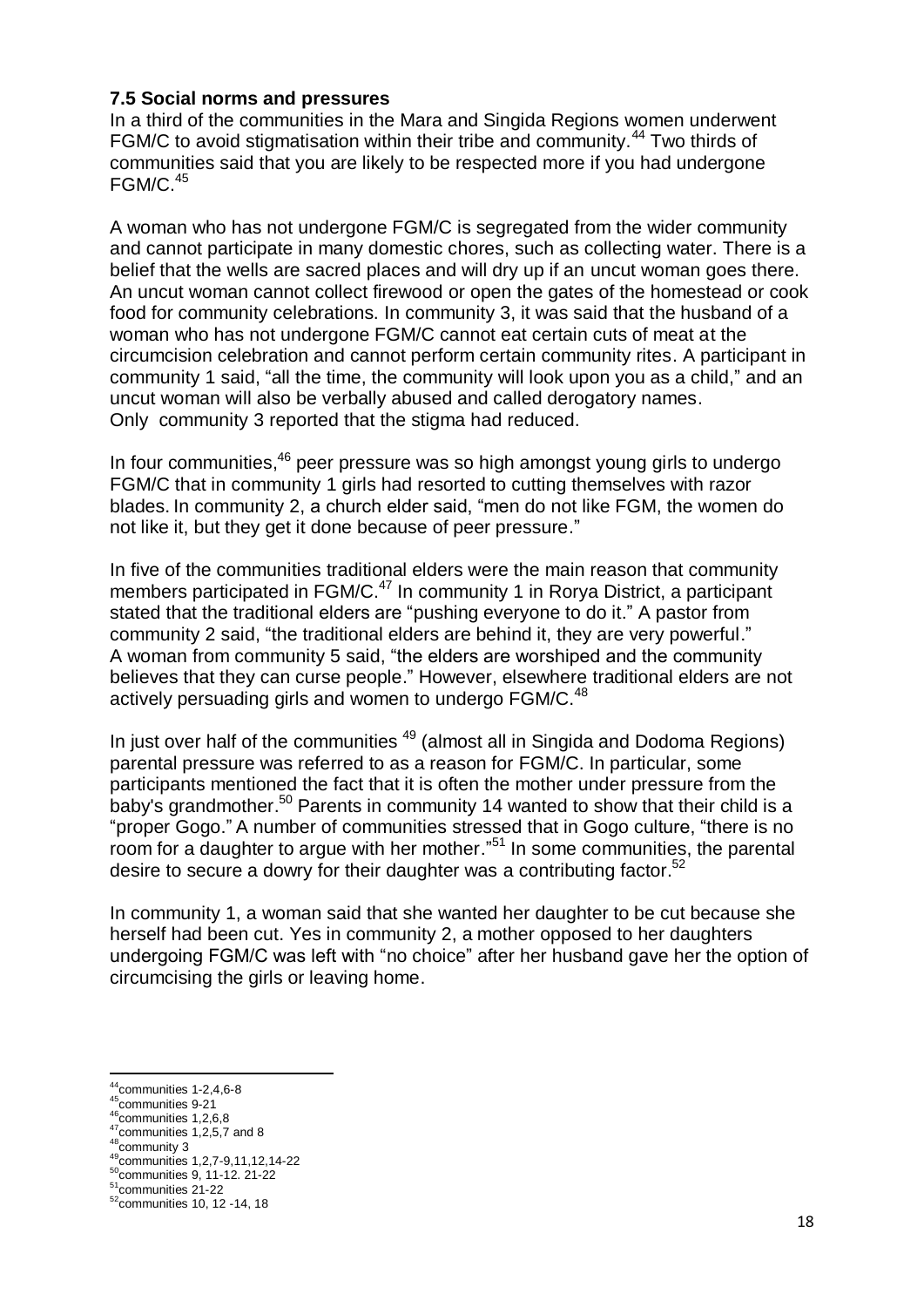# **7.6 Source of Income**

In four communities in Mara Region FGM/C and traditional male circumcision was considered a "business issue." The ngaribas are paid 5,000 Tanzanian Shillings (TZS)<sup>53</sup> and 3,000 for a boy. In another community the cost was 10,000 TZS for girls and 9,000 for boys.<sup>54</sup> A portion of this is paid to the traditional elders according to Christian Council for Tanzania's (CCT) baseline study for Tarime District in 2009. Male musicians forego the income from their normal professions during the cutting season.<sup>55</sup> Only one community felt that the source of income for ngaribas from FGM/C was insignificant, as they had other sources of income.

# **7.7 Myths (lawalawa)**

The ongoing belief in lawalawa was mentioned as a reason for FGM/C in half the communities. 56

Lawalawa was believed to be a disease of the male and female genitalia, which could only be cured by performing FGM/C – this was also a myth perpetuated by witch doctors. It is in fact a bacterial infection of the genitalia most probably caused by a lack of access to clean water.

In two communities,<sup>57</sup> participants mentioned that FGM/C was thought to prevent lawalawa, but also that it helped prevent illnesses caused by a lack of hygiene showing that there is still much confusion and a need for education and awarenessraising.

<sup>-</sup><sup>53</sup>approximately US\$3

<sup>&</sup>lt;sup>54</sup>community 6

<sup>55&</sup>lt;sub>community</sub> 2  $56$ communities 9-13, 16-22

<sup>57</sup>communities 11,12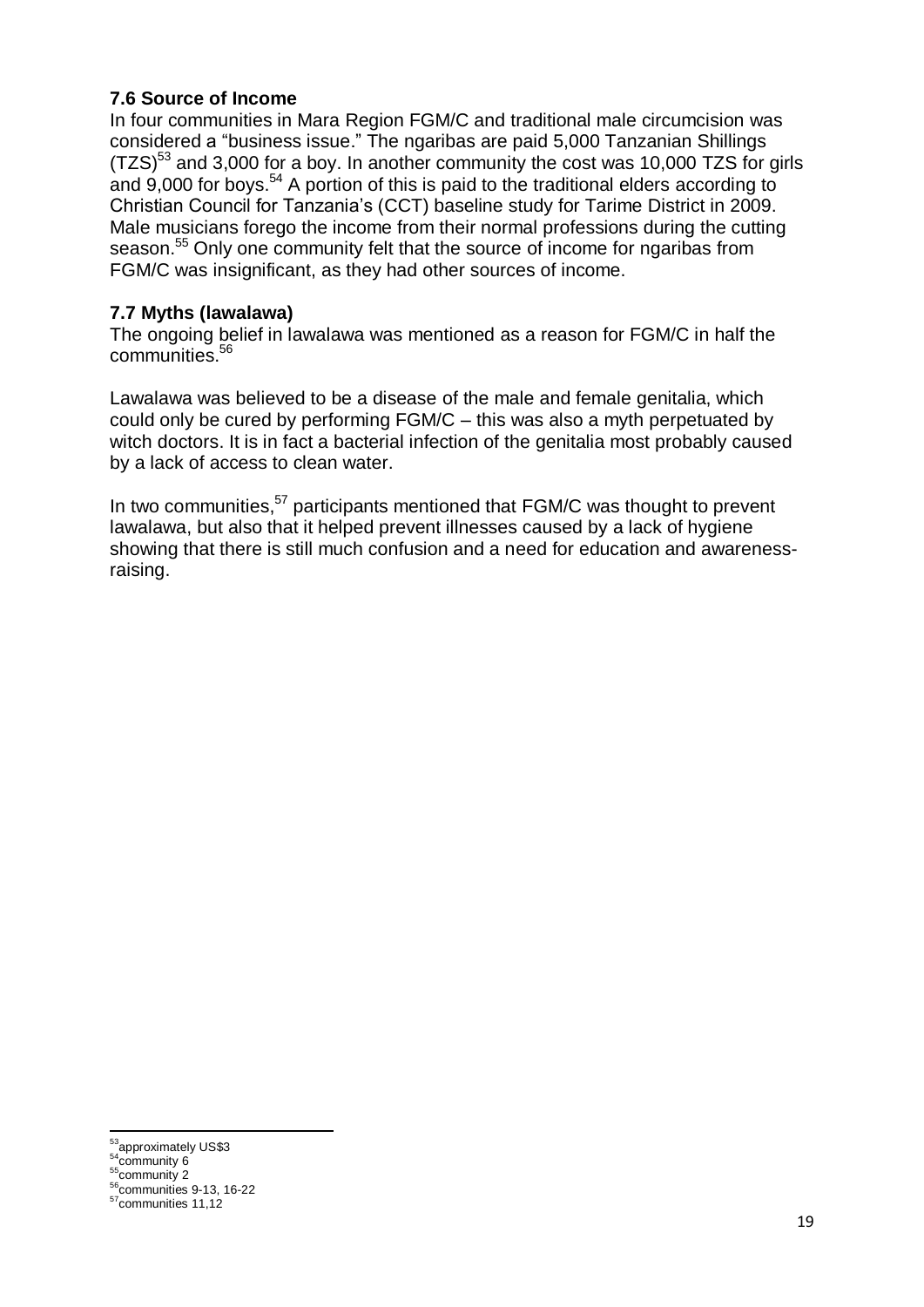#### **8. What is the church doing to end FGM/C?**

A key objective of this study is to get a better idea of the current role of the church in Tanzania in responding to and preventing FGM/C.

The research results show that many churches are in principle opposed to FGM/C, stating it to be 'against the Bible' and 'not a practice acceptable as a Christian.' This has led churches to challenge traditional beliefs within their congregations and communities. Many churches have spoken out about FGM/C. However, in a number of cases this has led to negative consequences and church leaders have reported violence and threats to those who were speaking out against FGM/C. Girls who are refusing to be cut are forced. Traditional leaders within the church have accused church members of being witch doctors after church anti-FGM/C campaigns. However, despite the hostility faced the church has also achieved success.

#### **Christian Council of Tanzania – supporting the church to respond to FGM/C**

The Christian Council of Tanzania (CCT) is an ecumenical organization formed by 14 member churches and 10 associates. CCT's vision is one of promoting Christian unity among member churches. Its programmes include: education, health, interfaith relations, women's development, children and gender, and peace and justice.

In partnership with Norwegian Church Aid, CCT has been working for more than 10 years in the Mara Region to coordinate advocacy campaigns, educate and train community members and traditional leaders on FGM/C and its consequences.

CCT has also distributed advocacy materials to churches to engage congregations with the issue of FGM/C.

CCT's Women's Development, Children and Gender (WDCG) programme has been promoting women's empowerment in social justice with an emphasis on gender equity. The programme seeks to enhance women and children's participation in decision-making processes for their political, socio-economic and cultural well-being. Specifically, the WDCG programme has focused on advocacy against gender-based violence and in particular FGM in five districts: Kiteto (Manyara Region), Singida (Singida Region), Tarime, Serengeti and Rorya Districts in Mara Regions

CCT has worked on advocacy programmes within schools, reaching 332 young people. This has resulted in improved knowledge and understanding of FGM/C and its consequences. In 2012, a total of 336 girls sought refuge at pastors' homes to escape the December cutting season, which is an increase in those who have sought refuge in previous years. Through Sunday school programmes in local churches, CCT's WDCG programmes have sensitized over 700 children on FGM/C practices in rural Tarime District.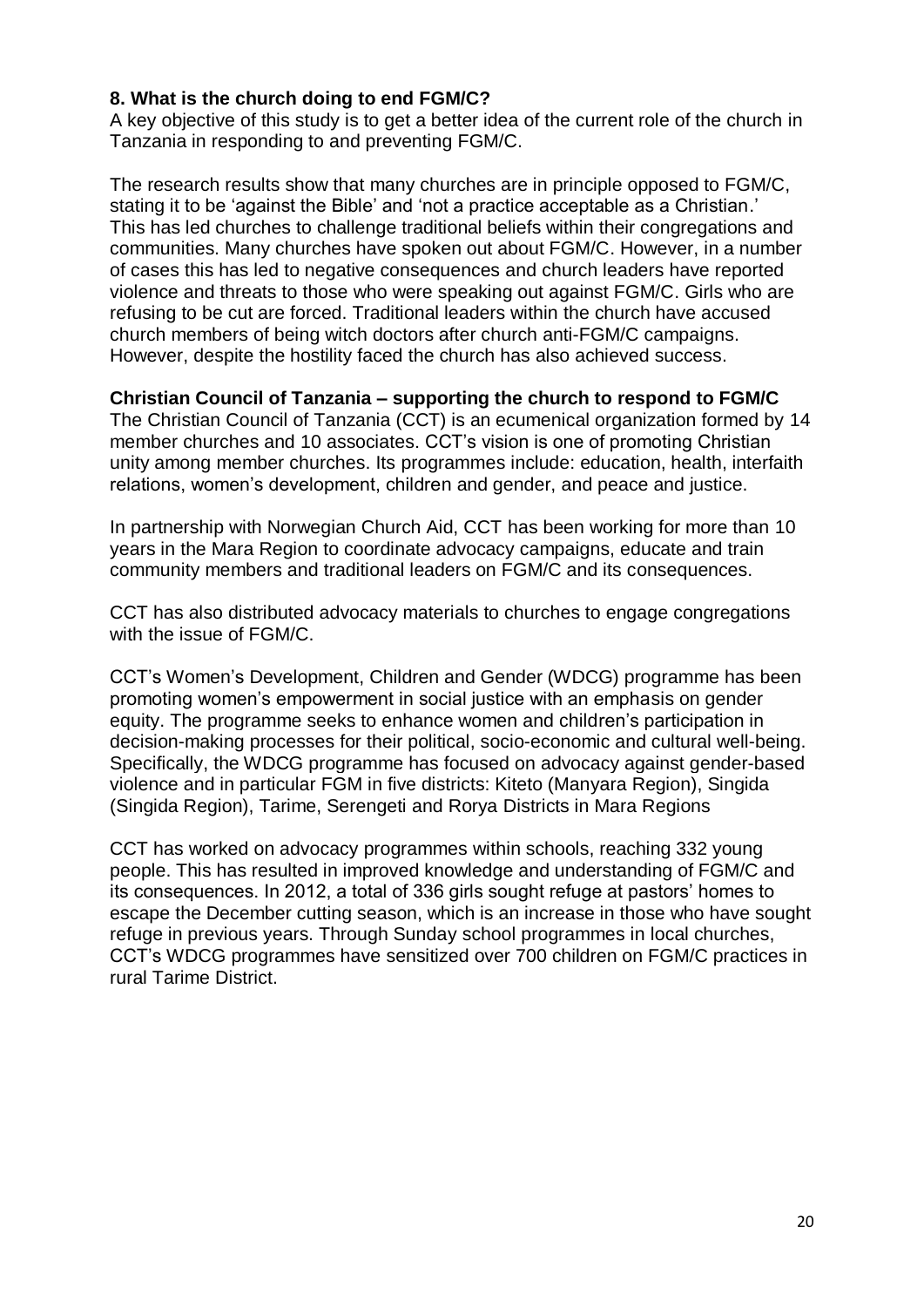#### **A summary of the churches impact**

Local churches have been involved in a number of ways in working to eradicate FGM/C in their communities. The main focus of this work is as follows:

#### **Sensitisation and advocacy**

Churches have sensitised their members on FGM/C as a result of the work done by Christian Council of Tanzania (CCT) to promote awareness. One community found that because of the work of the church there has been a gradual acceptance of the message and a greater awareness of the implications of FGM/C. CCT and church leaders held a community meeting in which ngaribas attended and committed to ending the practice. Community members felt that FGM/C had decreased in prevalence since.

CCT conducted a baseline study for Rorya and Tarime Districts in 2010 and 2009. These studies revealed that a large area of Rorya District does not have organisations sensitising against FGM/C, with 82% of participants saying that they have no such organisations in their area, 8% reporting they do and 10% not knowing.

The CCT baseline study on Tarime District showed that 94% of the people had not been properly educated on FGM/C, with only 6% having received sensitisation education.

The study also showed that people in Mara Region received education from different sources: 54% by religious leaders, 30% by media, 8% by NGOs/CBOs and 6% from government officials/political leaders. The percentage of education conducted by religious leaders emphasises the critical nature of engaging with faith-based organisations and churches to sensitise and advocate against the practice of FGM/C. Churches in Dodoma and Singida Regions have raised awareness of FGM/C through sermons. Several communities referred to post-sermon awareness sessions. These sessions were sometimes instigated and facilitated by Anti Female Genital Mutilation Network representatives (AFNET).

Previously, AFNET's community-based facilitators have conducted focus-group discussions for elders, traditional leaders, young men and women and uncut girls, and facilitated peer education for girls and boys with different messages for different groups. Nearly all the communities reported an impact.

#### **Training and integration with health programmes**

In community 18 The Anglican Diocese of Tanganyika has trained different groups within the community on the effects of FGM/C and on related issues such as HIV. It has also conducted entrepreneurship training for former ngaribas so they could find alternative sources of income. Community members agree this has helped inform people of the effects of FGM/C and changed attitudes. Information has been distributed at clinics and via newspapers in communities 10 and 14.

The effectiveness of combining the message against FGM/C with that of HIV was seen as positive by communities 14 and 17. In community 17, participants commented that AFNET's training, which covered both FGM/C and HIV, has led to women with fistulae or HIV coming forward and getting medical treatment. In two other communities, FGM/C had been covered as part of HIV programmes by different NGOs such as Health Action Promotion Association and the Agricultural Development Project.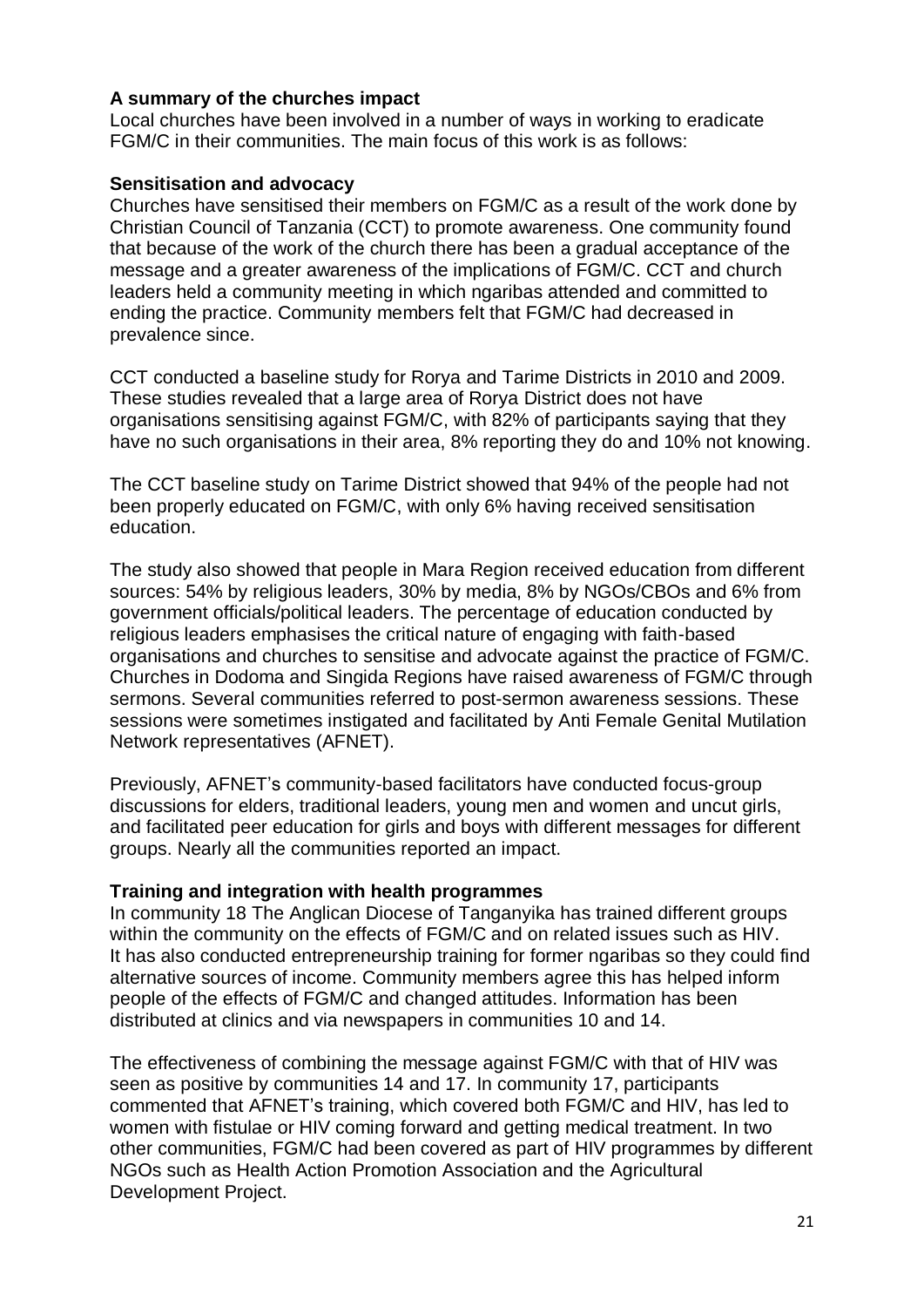#### **Alternate rites of passage**

Community 8 received FGM/C sensitisation and training by the Christian Council of Tanzania (CCT) and a Kenyan NGO. They had undertaken joint seminars with other churches to which parents, girls, ngaribas and community elders were invited. The girls were taken to a camp and given bibles and clothes to increase involvement (similar to the receiving of gifts during the FGM/C ceremony). This was successful and many girls decided not to be cut and instead formed their own peer group. One of the most feared traditional elders was engaged in the alternative rites of passage and as a result promised to stop his involvement in the practice.

#### **Safe havens for girls**

In Community 6, there has been extreme hostility towards the church for speaking out against FGM/C. The pastor explained that the church was the only organisation taking any action within the community. He conducted seminars at primary schools, but had ceased due to the community's opposition. The church had also provided refuge for girls escaping FGM/C and had conducted an awareness and prayer campaign.

In Community 7, the pastor explained that another church in the community had taken a stance against FGM/C and as a result there were many uncut girls in that church. They would chase people out of church if they underwent FGM/C. The pastor and church leaders also reported cases of the church sheltering girls fleeing FGM/C ceremonies.

#### **Partnership and collaboration**

In contrast to Mara Region, in Singida and Dodoma Regions there has been more government intervention and action by local NGOs – in particular AFNET, as well as by the church. The church remains one of a number of key organisations taking action to eradicate FGM/C.

#### **Limitations to the church's response**

Local churches, particularly those in Mara Region, have raised awareness of FGM/C, but in an uncoordinated manner and not as part of a broader programme.<sup>58</sup> Through sermons and single-sex group discussions people were urged to stop the practice. A couple of communities said that coordination with some denominations was impossible because of theological differences. Community 22 had expelled members of the church because of their participation in FGM/C.

<sup>-</sup><sup>58</sup>communities 9-22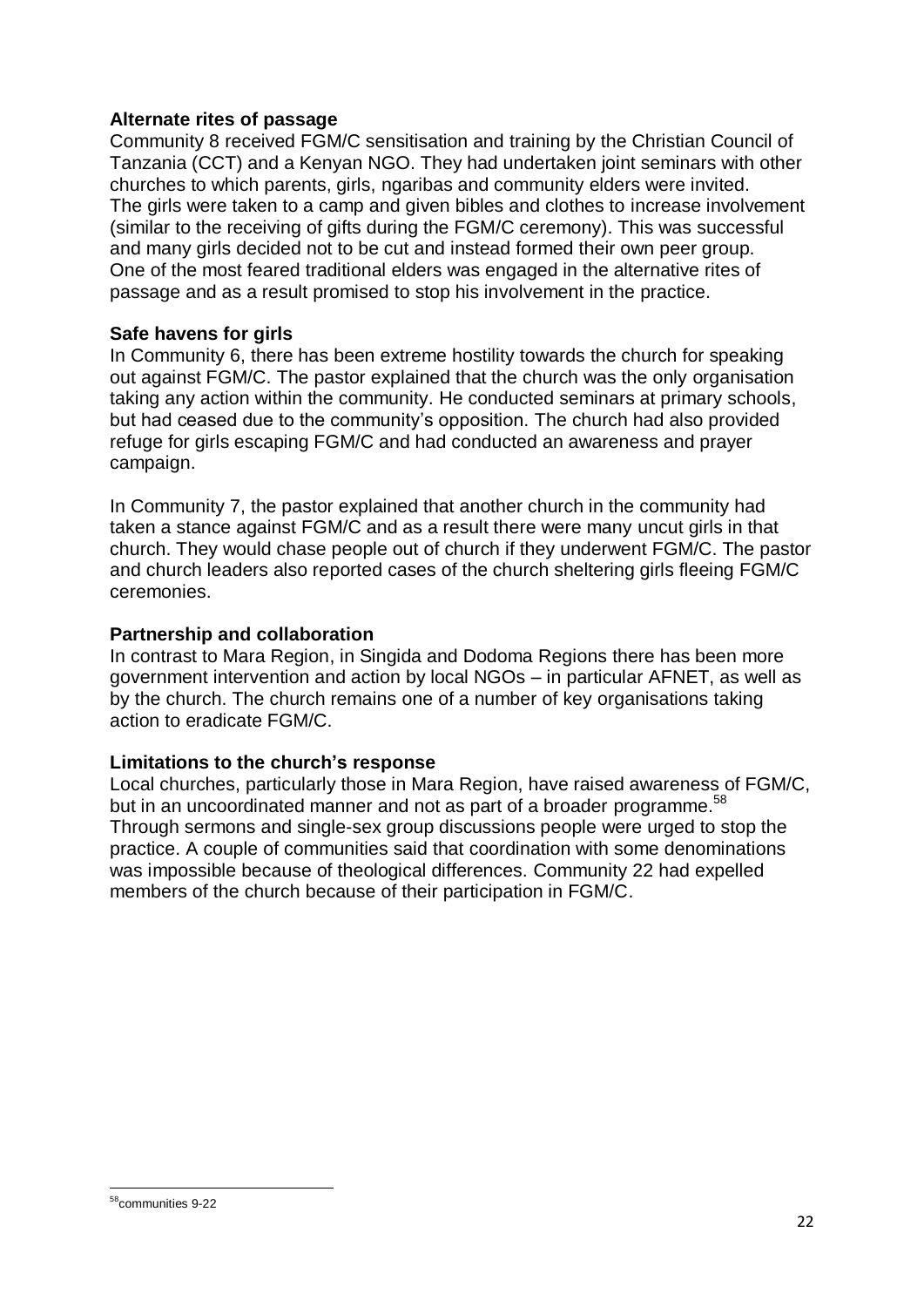A number of communities reported that they had heard of prosecutions relating to FGM/C.<sup>59</sup> One participant stated that the police could not deal with the matter locally and would say the matter should be settled informally out of court.<sup>60</sup> In another community the police had not followed through on prosecutions, arresting and then immediately releasing people. Another participant thought the government had played a passive role,<sup>61</sup> although FGM/C had been a special agenda item at government meetings. $62$  One participant stated that it seemed to have "fallen off the agenda."<sup>63</sup>

In terms of effectiveness, it is difficult to draw firm conclusions on what has worked. The overwhelming reason for the reduction in the prevalence or end of FGM/C was thought to be government law and fear of prosecution. However, a number of communities said that awareness-raising by the government, church and NGOs (particularly the Anti Female Genital Mutilation Network) had also contributed.

<sup>-</sup><sup>59</sup>communities 9 and 14

<sup>&</sup>lt;sup>60</sup>community 9

 $61$ community 12

 $62$ communities 9, 10, 14 and 16

 $63$ community 9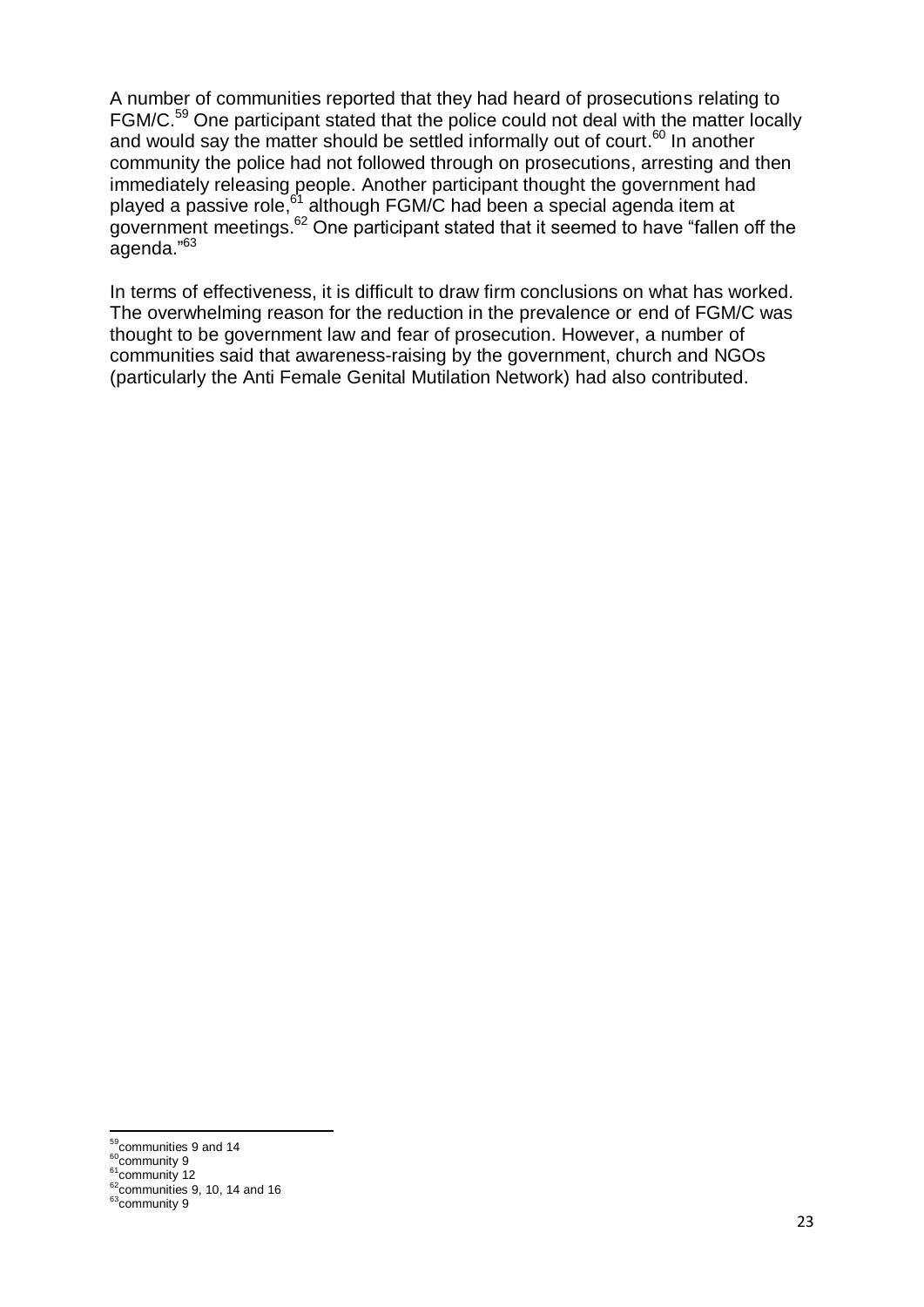### **9. Recommendations for a church response to end FGM/C**

What is the best course of action for churches in Tanzania in continuing to deal with FGM/C - taking into account the current work of the church in these communities as well as the gaps in response that were identified?

#### **9.1 Awareness-raising**

Many communities said that people still need to be made aware of the consequences of FGM/C and that awareness-raising should target remote communities.

#### *Sensitisation and Outreach*

Various methods for awareness-raising through sensitisation and outreach were suggested by research participants, including: information sessions in churches, community meetings targeting different groups (especially traditional leaders) $64$ education in schools (including ensuring FGM/C is dealt with more thoroughly in the curriculum) and delivering special sessions to girls at Sunday school. <sup>65</sup> Two communities suggested that FGM/C should be raised alongside education on HIV.<sup>66</sup>

#### *Community meetings*

It was proposed that FGM/C is on the agenda of any community and regional meetings. One community suggested that at such meetings, chairmen from other communities should attend and "diffuse" the message to their own communities.<sup>67</sup>

#### *Sensitisation by role play, music or theatre*

Over half the communities in Singida and Dodoma Regions suggested that awareness of FGM/C should be raised by way of cinema/theatre/DVDs – particularly good for reaching out to non-churchgoers. As literacy levels were low, leaflets were of limited value.<sup>68</sup> Music and choirs were also mentioned in a number of communities and creating social groups and producing caps and T-shirts with anti-FGM messages for members.

# **9.2 Training**

Due to the lack of information that communities have on FGM/C, education and training was raised a key recommendation and opportunity for the church. A number of women said that they would not have undergone FGM/C if they had fully appreciated the harmful consequences of it.

In Singida and Dodoma Regions, many participants thought that communities needed to be reminded about the effects of FGM/C, even in those areas with a low prevalence or where it no longer happens.

A key recommendation was to conduct seminars for women and men in single-sex sessions, and for traditional leaders, on the impact of FGM/C and emphasising the consequences in childbirth.

<sup>-</sup> $64$ community 12

<sup>65</sup>*Ibid*

<sup>&</sup>lt;sup>66</sup>communities 18 and 20

<sup>&</sup>lt;sup>67</sup>community 17 <sup>68</sup>community 14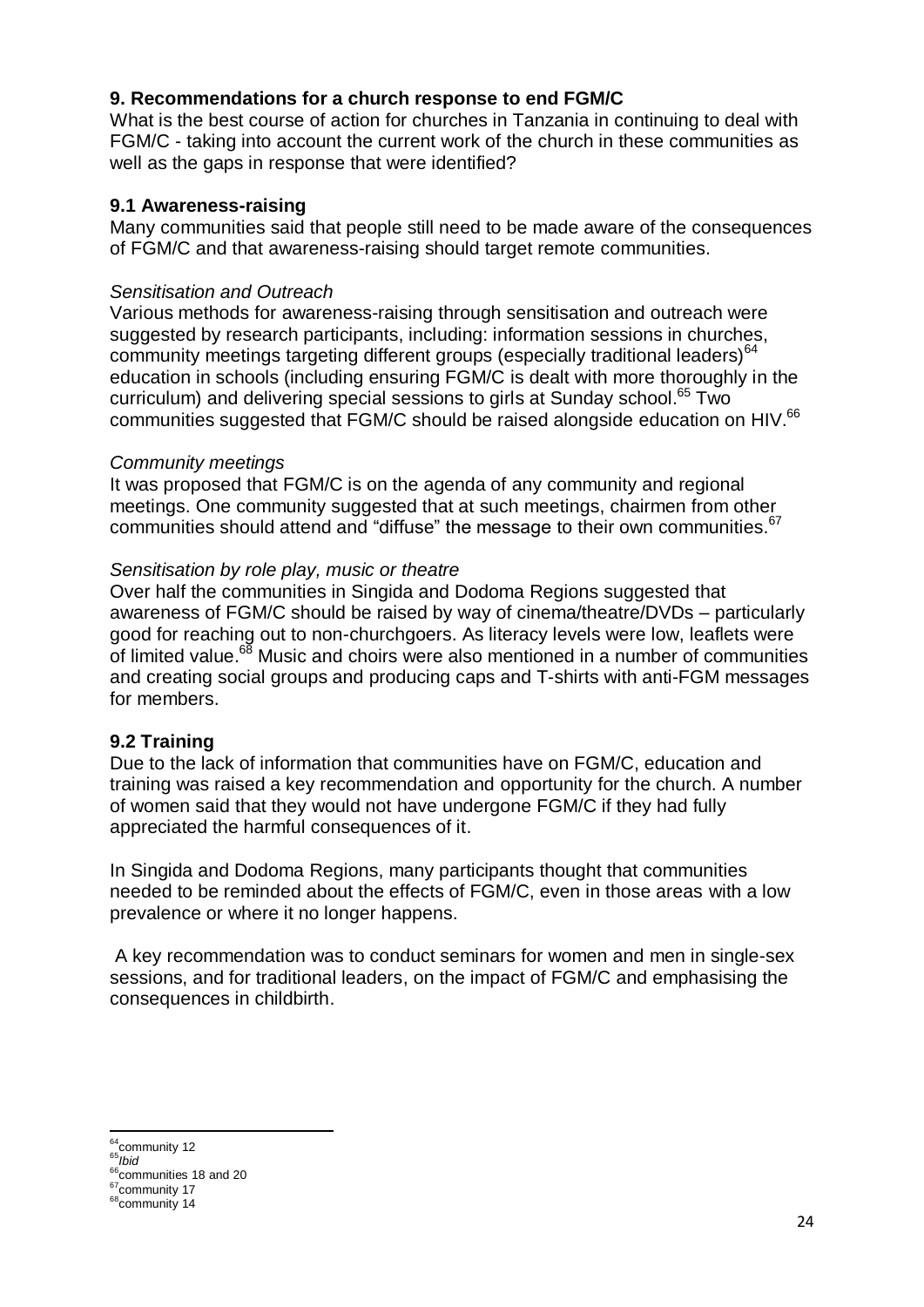It was also felt that peer training would be an effective type of training, allowing community members to learn from those who understand their cultural practices. This provides an opportunity to bring back the training elements of the former FGM/C ceremonies and the positive elements of the Nyaturu or Gogo culture.

Training on the following issues needs to be prioritised:

### *Myths (lawalawa)*

In Singida and Dodoma Regions, one the reasons for the continuance in the practice of FGM/C is traditional beliefs and myths, especially the belief that FGM/C can cure a disease called lawalawa. Support of this belief is imposed by mothers, grandmothers and local spiritual leaders. Lawalawa is in fact a bacterial infection that can easily be cured with conventional medicine.

Training must incorporate discussion of this issue, targeting women in particular and dispelling the lawalawa belief that perpetuates the practice of FGM/C. It was also recommended to link initiatives to end the FGM/C practice to community initiatives that improve the reproductive health of women and girls through education and HIV programmes. 69

#### *Breaking the link between male circumcision and FGM/C*

Male circumcision and FGM/C are linked through the social pressure felt by girls to undergo FGM/C in order to benefit from the same status, celebration, and transition into adulthood than male youths experience in their circumcision ceremonies. Encouraging male circumcision in hospitals not only protects the health of the boys involved, but removes the practice from the community and thus potentially reducing the social pressure for girls to undergo FGM/C.

#### *Tanzanian National Laws on FGM/C*

There appears to be a low level of enforcement by the government. One community stated: "the government was not a strong force locally and although we have heard about the ban on the radio, it appears that the government is saying and not doing" (although in this community the government had tried to gather data in schools on the issue). There were no prosecutions reported. A participant in another community said: "the government only makes announcements, but is very weak." In another community, a participant said people, "ignore the law."

There is an opportunity for the church to take steps to ensure that people are informed about the law and its consequences and extent of the penalties. This will improve the government enforcement of the law.

# **9.3 Facilitating alternative rites of passage**

In Mara Region, participants referred to the ritualised nature of FGM/C. It was considered a coming of age ceremony as girls are considered ready for marriage afterwards. Creating alternative rites of passage would preserve the positive sociocultural aspects of the ritual, but not require girls to undergo FGM/C. The potential of this strategy is limited to those communities where FGM/C is associated with such rites of passage.

<sup>-</sup><sup>69</sup>UNFPA, 2007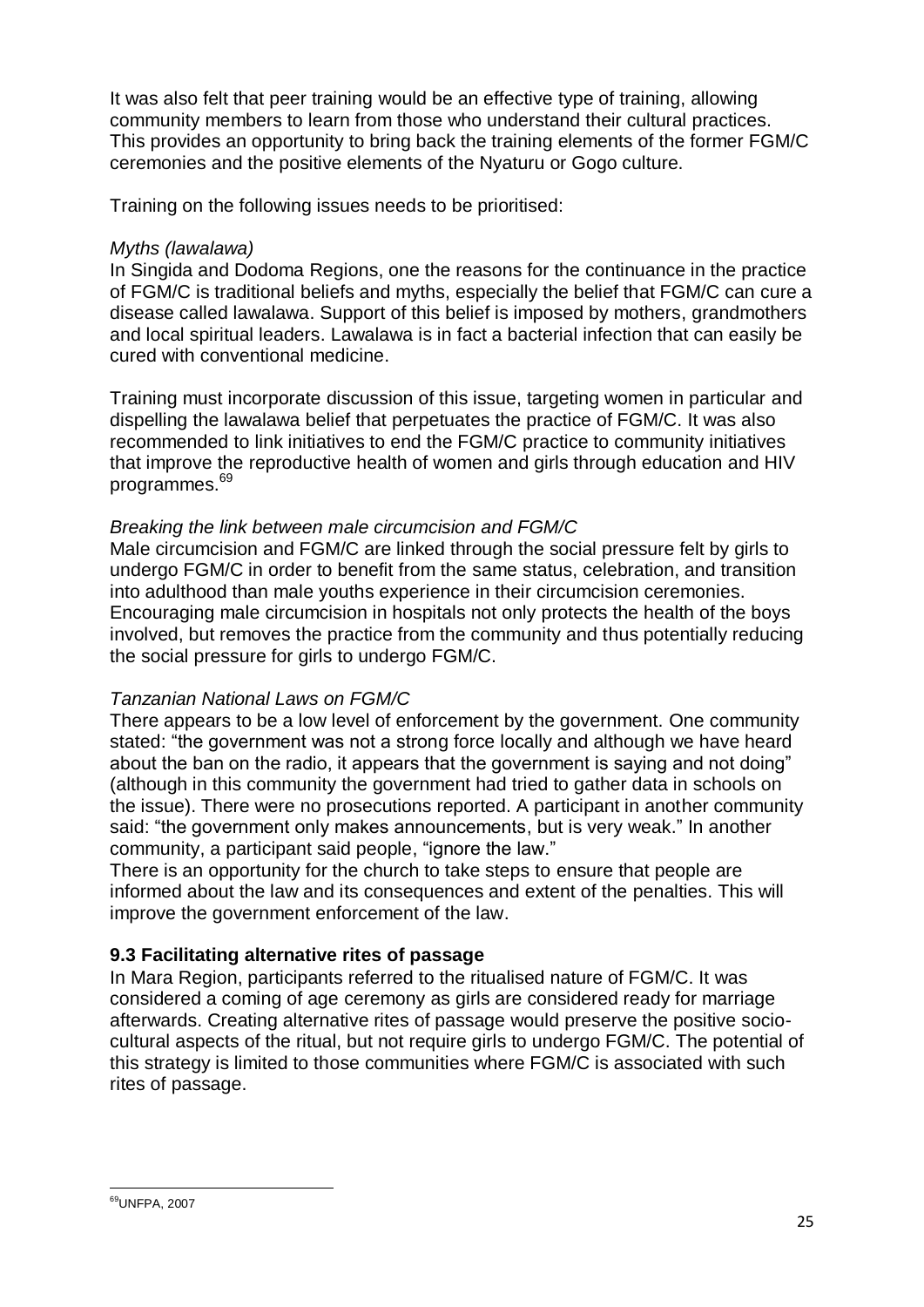However, there is a trend in some communities to cut girls at a younger age with less ritual so this would be of less benefit in Singida and Dodoma Regions.

Developing alternative rites of passage may contribute to a reduction in the incidence of FGM when it is accompanied by community awareness and discussion. In isolation it has limited impact since it does not address the underlying social values associated with FGM/C and therefore, does not provide assurance that a girl will not be cut at a later date.<sup>70</sup>

# **9.4 Providing a safe space**

The church could adopt education programmes where communities are encouraged to define the problems and solutions themselves.<sup>71</sup> This should be non-judgmental, non-directive public discussion and reflection.<sup>72</sup> By creating appropriate spaces and opportunities in communities for discussion – where individuals feel safe and confident to share their views – community members can control their own development rather than be the passive recipients of communication messages.

*S*afe houses enable young girls to receive protection from FGM/C as well as an opportunity to continue their education. They also facilitate a process of reconciliation and reintegration between girls and their families and the community.<sup>73</sup> In isolation, safe houses are unlikely to have a significant impact on ending the practice of FGM/C.

# **9.5 Providing alternative sources of income**

In several countries, there have been initiatives to educate those who perform FGM/C about the health risks involved and support them in developing alternate sources of income. This can be followed by a public or private ceremony, which may involve circumcisers denouncing the practice and symbolically surrendering their instruments. Although these initiatives have been successful in supporting cutters in ending their involvement in the practice, they do not change the social norms that encourage families to continue to seek out individuals who are willing to perform the practice. Such initiatives may complement approaches that address demand for FGM/C, but alone it does not end FGM/C.<sup>74</sup>

# **9.6 Challenging community attitudes**

# *Engaging men*

It is important to work with both men and women to examine their own beliefs and values related to the FGM/C practice in an open and non-threatening way.

Approaches to eradicating FGM/C often target women, but should also include men who may not always have the opportunity to discuss the issue, but have a significant role in the perpetuation of the practice.<sup>75</sup>

<sup>-</sup> $70$ Unicef, 2005b

<sup>71</sup> WHO, 2008  $72$  Unicef, 2005b

<sup>73</sup> UNFPA

 $74$  Unicef, 2005b

 $75$  lbid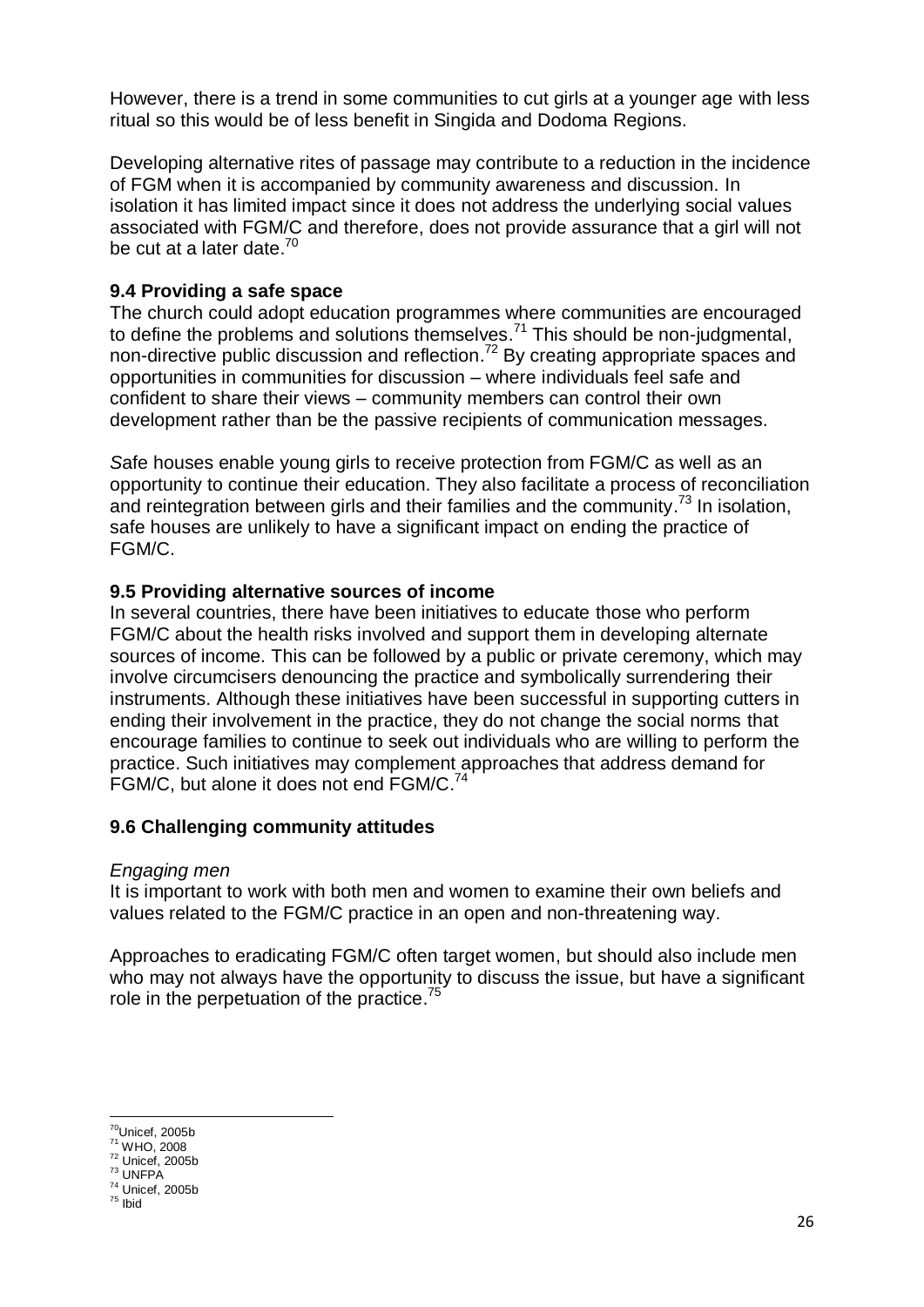### *Engaging traditional leaders*

Christian Council of Tanzania believes that traditional leaders act as 'gatekeepers of the practice of FGM/C.'

It is therefore recommended that approaches to address FGM/C target traditional elders so they can change attitudes and help to shape new social norms. Engaging charismatic local leaders is a key to mass ending of  $FGM/C.<sup>76</sup>$ This is particularly important in Mara Region where local traditional elders are very influential. Former ngaribas*,* acting as peer educators, can also be powerful agents of change.<sup>77</sup>

#### *Gender equity*

As FGM/C is a manifestation of gender inequality, the empowerment of women is of key importance to eradicating the practice. Programmes which foster women's economic empowerment are likely to contribute to progress as they can provide incentives to change patters of traditional behaviours. Gainful employment empowers women in various spheres of life, influencing sexual and reproductive choices, education and healthy behaviour.<sup>78</sup> Holistic programmes that provide support for a wide variety of community needs, including addressing broader gender issues, are more credible than ones which address only FGM/C or a narrow range of sensitive topics. 79

#### **9.7 Working alongside others**

A number of communities referred to the need for churches to work together. Some communities thought that it was the church's job to take a lead in combating FGM/C. One participant thought it was the job of the church, government and the community to stop FGM/C collaboratively, but it was the church that should lead this response.

It was said that government speaks half-heartedly and does not take an aggressive approach and that, "the church needs to take the lead in showing compassion to these girls." In another community, an opinion leader commented, "the church is the right place to start in that one could weigh traditions in terms of what is and is not acceptable to God."

Many communities referred to the fact that there should be joint efforts by various community groups, including coordination with the government, NGOs and schools. Also emphasised was the importance of interfaith collaboration between Christians and Muslims; their churches and mosques.

 $76$ Mackie, 2009 <sup>77</sup>Feed the Minds, 2011 <sup>78</sup>WHO, 2008 <sup>79</sup>Mackie, 2009

**.**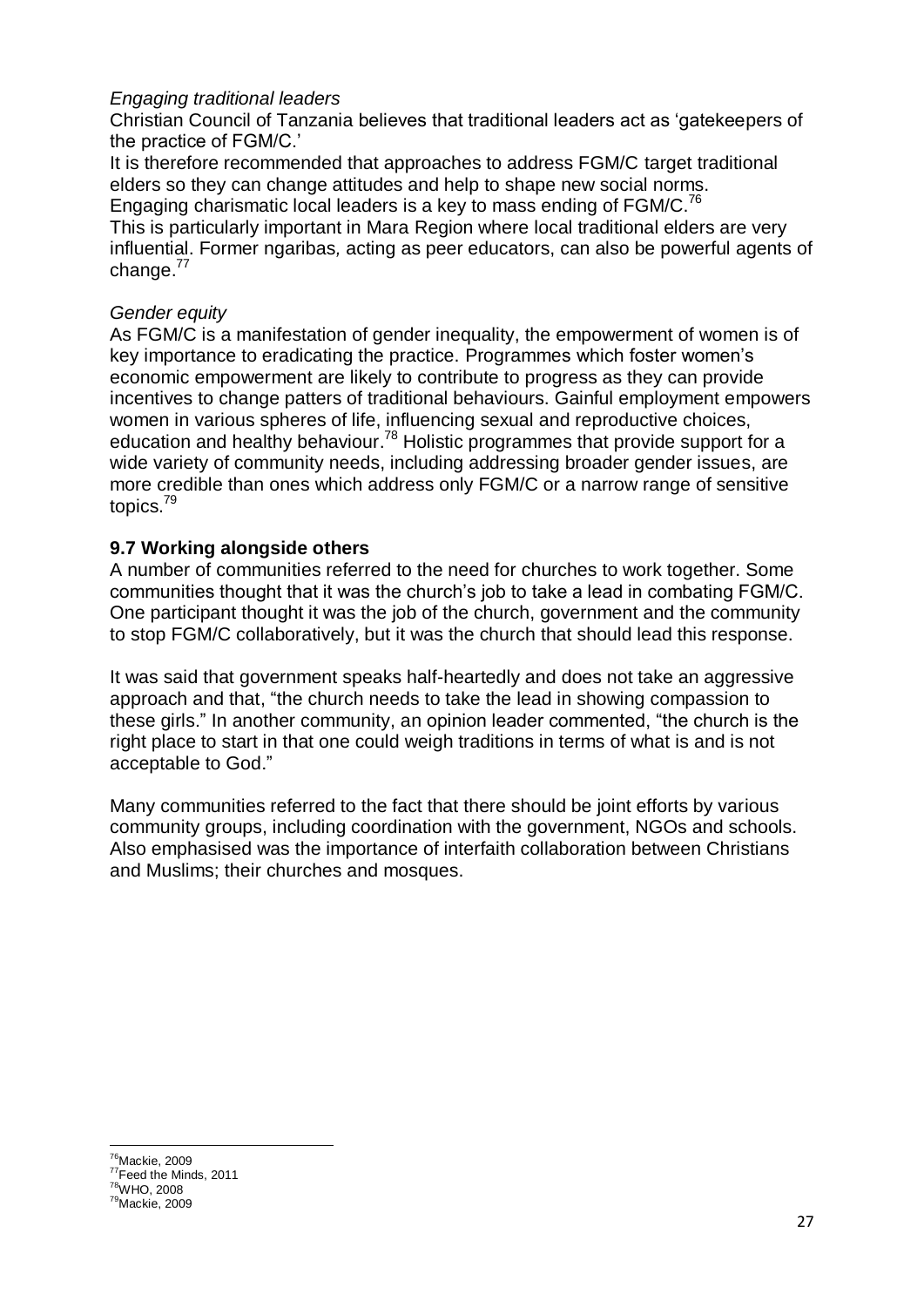#### **9.8 Advocacy**

Success in promoting the end of FGM/C also depends on the commitment of government, at all levels, to introduce appropriate social measures and legislation, complemented by effective advocacy and awareness. Civil society forms an integral part of this enabling environment. The church should consider working with the media in advocating for the end of FGM/C.<sup>80</sup>

At a national level the church has a role in lobbying for the following changes:

- To amend the Sexual Offences Special Provisions Act 1998 to prohibit FGM/C on women over 18-years-old and to increase the fines. Currently the law applies only to girls under 18-years-old.
- To ensure adequate law enforcement
- Under the current constitutional reform process, ensure that gender equality and the illegality of FGM/C are adequately enshrined in any new constitution
- To strengthen national capacity for improving the quality of health delivery systems and level of education for women and girls, which are needed for sustained change $81$  and to strengthen the National Plan of Action on the Eradication of FGM/C. In 2008, the government had "only implemented several activities, including awareness-raising campaigns and participation in training - all sponsored by donors."<sup>82</sup>



 Africa's children need to be released from harmful FGM/C practices. © Layton Thompson/Tearfund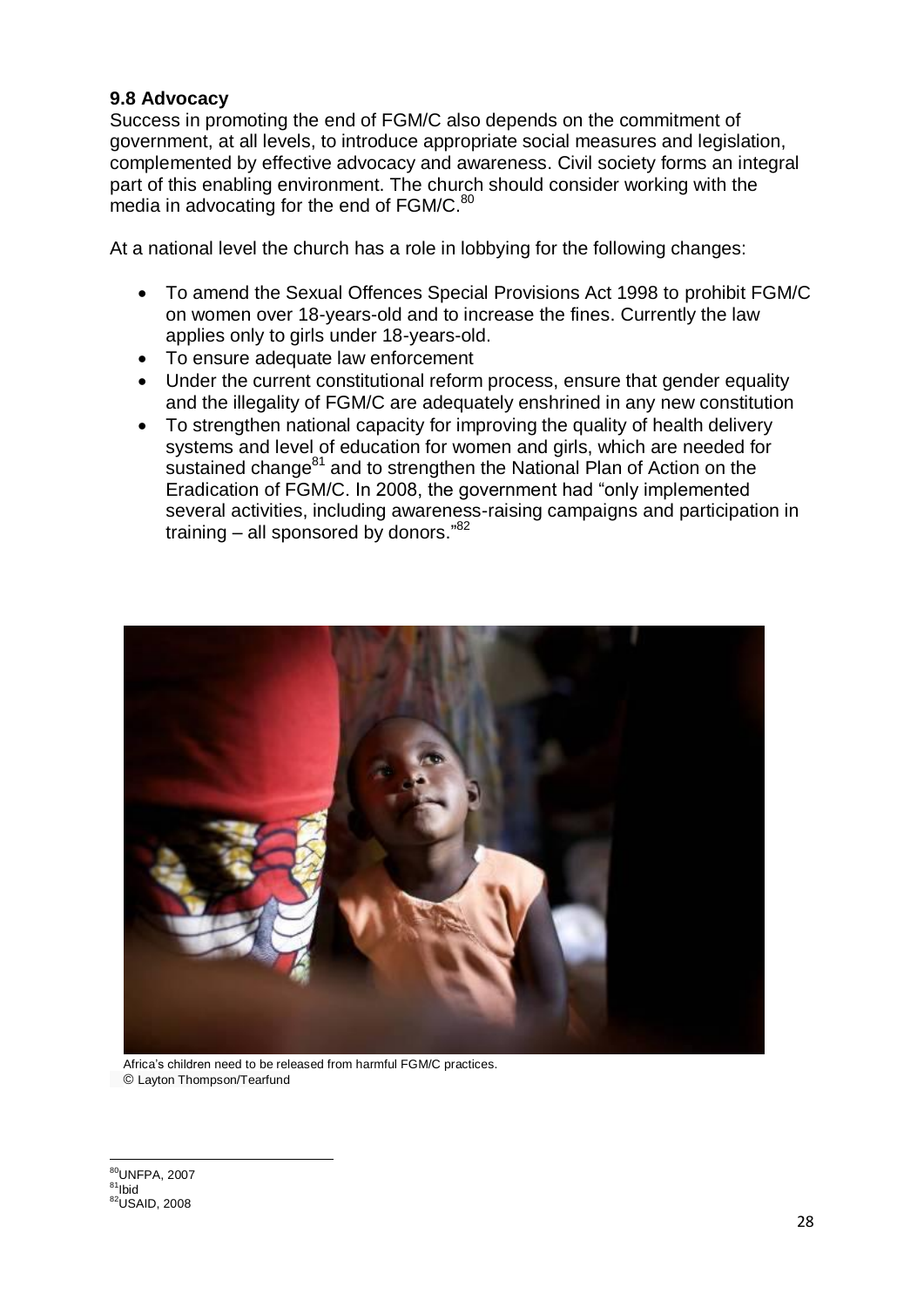#### **10. CONCLUSION**

Working to end the practice of FGM/C is clearly sensitive in nature and deeply embedded in cultural practices, beliefs and local community structures. Any attempts to challenge social norms and support the prevention and end to FGM/C must operate with respect to people and cultures and maintain the dignity of those who have practised it for many years.

The local church is an institution rooted within its community and holds the potential to influence beliefs and attitudes and support behaviour change. In many communities, the church is a trusted entity where people turn to for advice and support.

Tearfund and its partners will share these research findings with a wide range of stakeholders in Tanzania, including church leaders, government officials and other organisations committed to ending FGM/C.

A context-specific action plan for a church-based response to eliminating FGM/C will be developed with faith groups, building on their experience and core competencies. It is hoped that church leaders will demonstrate their commitment to speak out and mobilise their communities to address the priority needs identified by survivors and community members. Survivors will play a key role in shaping this response.

In order to see Tanzania free of the practice of FGM/C, the church must play a central role in working alongside communities to critically analyse the impact and consequence of cultural practices, and to discern which elements to retain and which to abandon. Tearfund seeks to build models of good practice in focus communities that can be shared in other communities and countries involved in ending the practice of FGM/C.

From the abolition of slavery to the current global call to end extreme poverty, this research evidence has presented a radical new opportunity for the church to once again fulfil its biblical mandate to serve the most vulnerable and to promote social justice in communities.

While FGM/C still humiliates, denigrates and put women's lives at risk on a daily basis, there is an urgent need to unify the local, national and international church to come together to work to end this dangerous traditional practice.